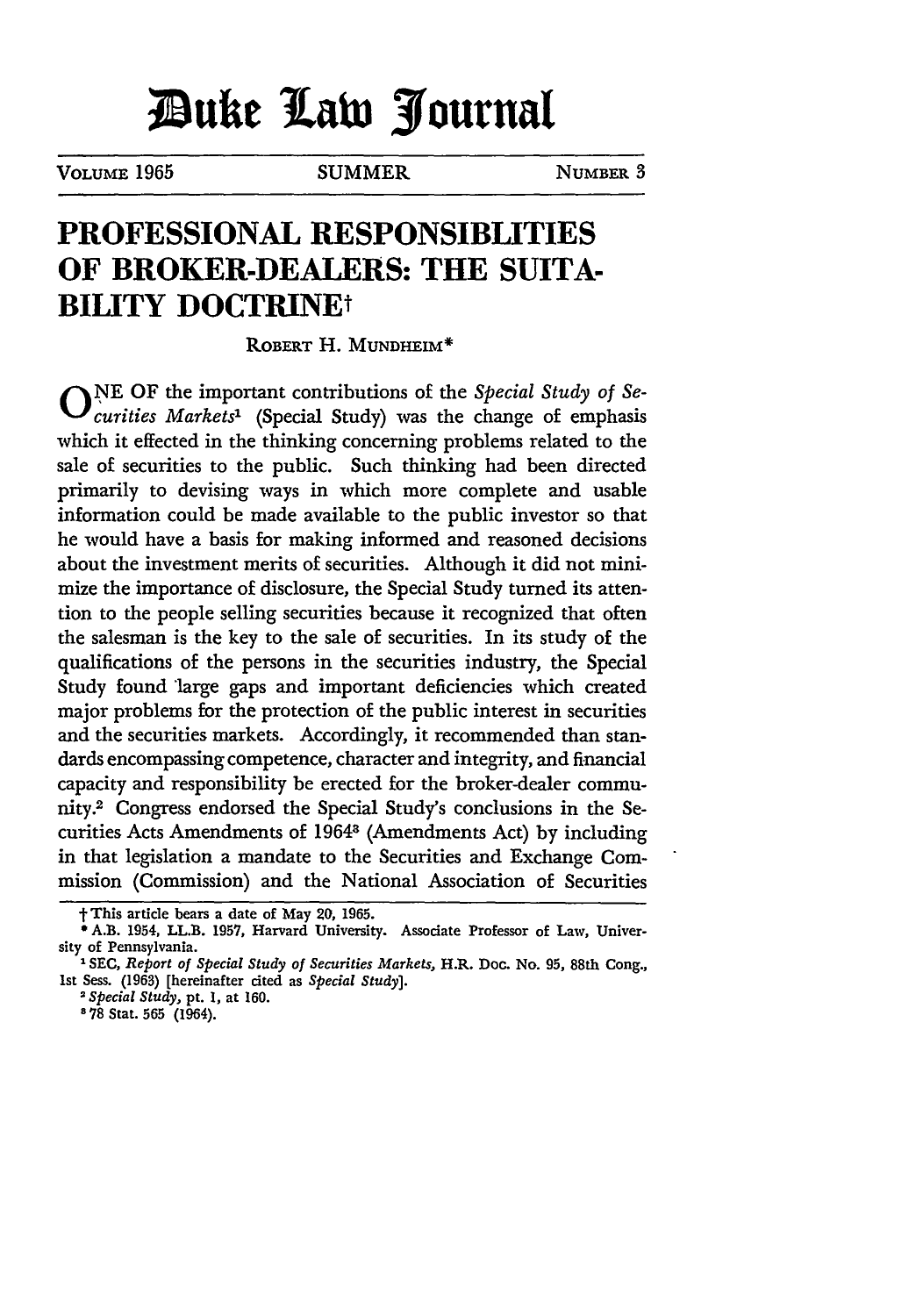#### *446 DUKE LAW JOURNAL* [Vol. 1965:445

Dealers (NASD) to implement these Special Study recommendations. Although the policy of restricting free access into the securities business which was written into the regulatory scheme by the Amendments Act marked a significant departure from the federal government's traditional attitude toward broker-dealer regulation, it inevitably followed from the conclusion that adequate investor protection depends to a great extent on the professional attitude and responsibility of the broker-dealer community.

The decision to encourage the professional aspects of the securities business has not been without critics. The feeling among these critics seems to be that a better (or at least a more realistic) approach would have been to acknowledge that the brokerage business is at bottom a merchandising business and that its success and contributions may be unduly restricted by the inhibitions which the obligations of professionalism inevitably create. These critics would, I suppose, be willing to call salesmen "salesmen" instead of "registered representatives" or "account executives," and customers "customers" instead of "clients." However, the prevailing attitude of the securities industry-particularly as reflected in its advertising campaignshas been an affirmation of the professional nature of the services rendered by, and the professional quality of, the persons engaged in the securities business. An example of this theme is furnished by a recent full-page advertisement in the *Wall Street Journal* which featured a confidence-inspiring man standing in front of a stock board and contained the following text:

When you buy or sell a security or shares in a mutual fund, you do business with a man like this. In a sense, he is a catalyst, finding places for investors to put their money to work. To some, he's a stock broker; to others, a securities salesman. His official title is Registered Representative, which means he is licensed to represent an investment firm in the buying and selling of securities to the public.

This is a privilege, not a right. To qualify, he must undergo special training, then pass a stiff examination and adhere to stringent rules set up by the Securities and Exchange Commission and other regulatory bodies.

His specialized knowledge, backed by the research and other facilities of his company, is at your disposal. How well he serves you depends largely on how candid you are with him. *Discuss your investment needs with him as frankly as you would discuss your .legal problems with your lawyer or health matters with your*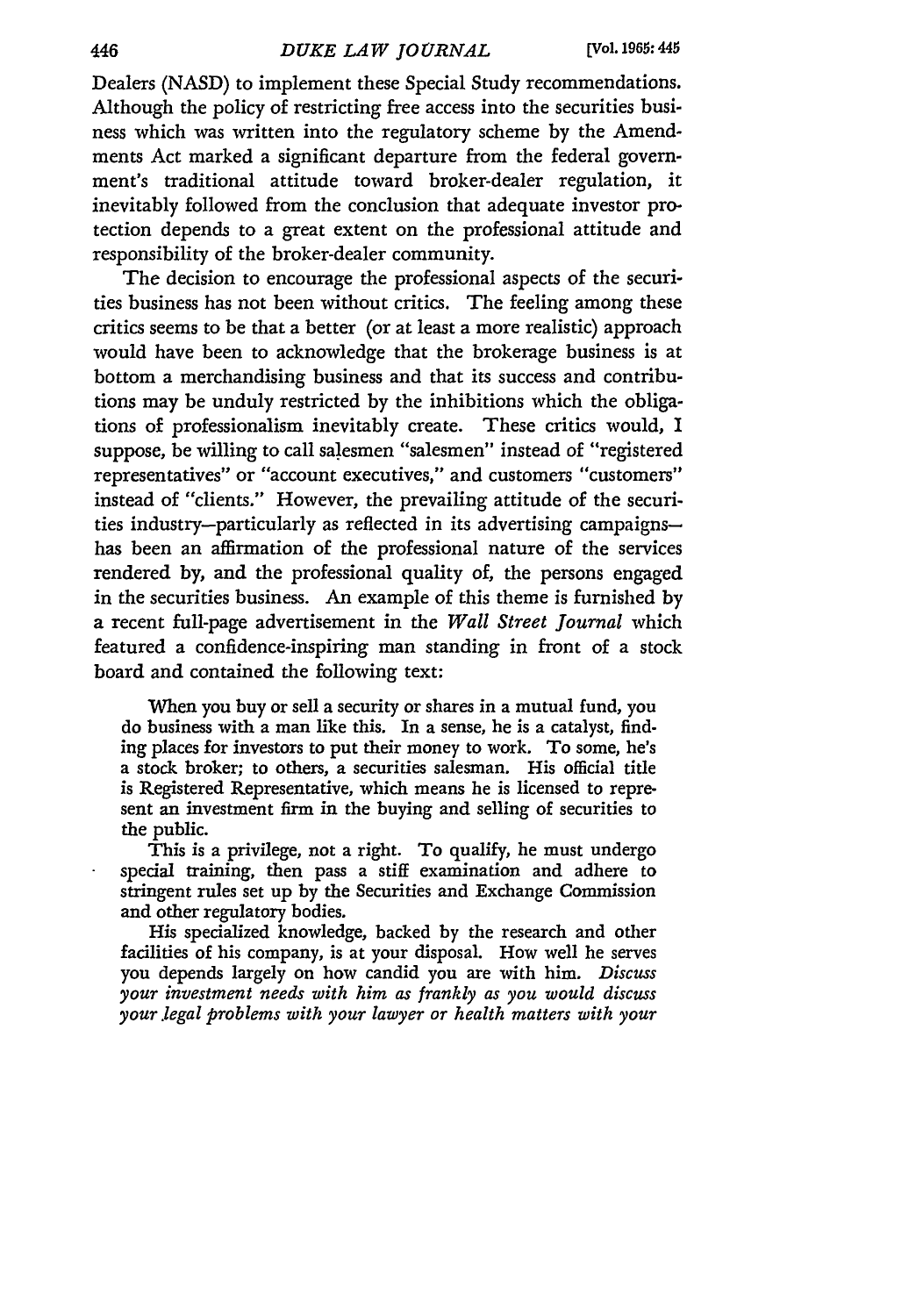*family doctor. Like them, with true professionalism, he knows that he prospers only as those he serves prosper.4*

I do not mean to imply that the segment of the securities industry which is willing to accept an image of professionalism such as that implicit in the advertisement described above is necessarily willing to take on all the obligations of professionalism or eschew the merchandising aspects of the securities business. Indeed, the conflict between the desire for professionalism and the demands of a business the primary purpose of which is the sale of securities provides a dominant theme in securities regulation.<sup>5</sup> One of the principal areas in which this conflict is taking place concerns the development of standards requiring a broker-dealer, under certain circumstances, to make sure that he recommends and sells to his customers only

Some things we won't handle for anybody so we refuse it, and the other is we won't handle it if we don't think the customer should have the same kind of security. It is the same thing as the doctor [who] doesn't give the wrong medicine if a person wants **it.**

**Q.** You are not likening the security business to the obligation of a doctor not to give the wrong medicine to a patient?

**A.** I am making the comparison that an investment banker has the same responsibility to a customer as a doctor does to a patient.

Transcript, **p. 58.**

The Special Study stated that one of the two major themes typical in brokerdealer advertising is "the theme of reliance and trust in the experience and judgment of the firm, its registered representatives and, often most particularly, its research department." *Special Study,* pt. **1,** at 248. It concluded that such advertisements "may create an atmosphere of trust and confidence, encouraging full reliance on broker-dealers and their registered representatives as professional advisers in situations where such reliance is not merited, and obscuring the merchandising aspects of the retail securities business." *Ibid.*

Any broad characterization of the tone of the advertising of the broker-dealer industry may be inaccurate with respect to the advertising policies of particular firms. Many firms do not emphasize the theme of professionalism in their advertisements and do not try to adorn themselves with the trappings of professionalism. However, an investor's impression of the nature of the broker-dealer and his business often derives from the advertising and attitudes of articulate segments of the industry.

For an analysis of professionalism in the securities industry, see *Special Study,* pt. 1, at 240-42.

**I** Wall Street Journal, Oct. *20,* 1964, **p. 15.** (Emphasis added.) This advertisement is not alone in analogizing the registered representative to a doctor or lawyer. See **ASSOCIATION OF STOCK EXCHANGE** FiRMs, **MANUAL FOR REGISTERED REPSENTATIVES** A GUIDE FOR THE OPENING AND CARRYING OF CUSTOMERS' ACCOUNTS 11 (8th rev. 1963). See also United States v. Pandolfo, Crim. Nos. **95, 105, D.N.D.,** Sept. 28, 1959 (testimony of Harold **E.** Wood, St. Paul, Minn. investment banker and **NASD** chairman in **1955- 56).** Mr. Wood, who appeared as a government witness, was asked: "Is the securities a profession like medicine or the law," and he went on to say, "I think you have a fiduciary relationship with your customers which is a position of trust with them, and that is where it distinguishes it from any other business." Transcript, **p.** 16. On cross examination Mr. Wood elaborated: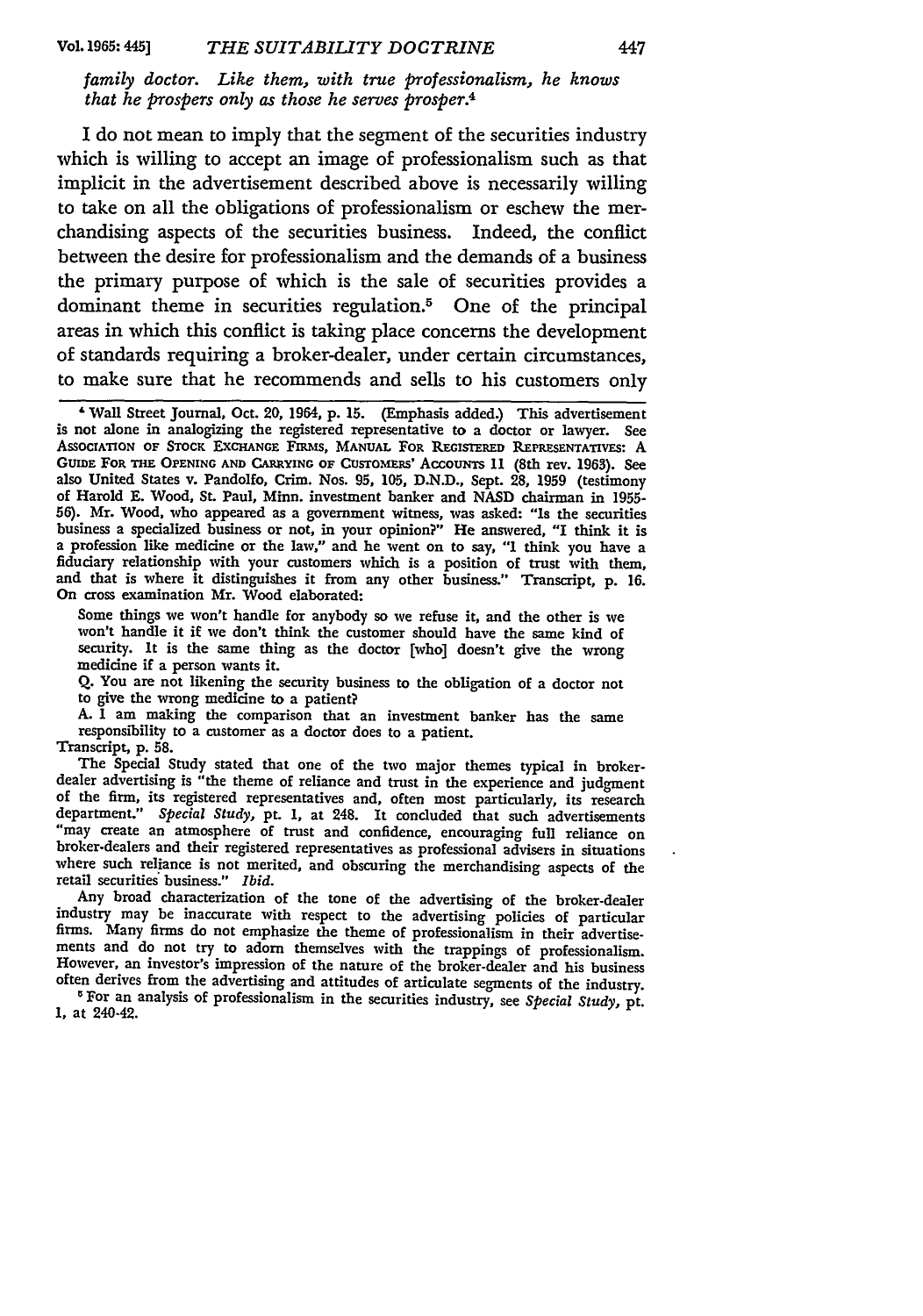those securities which are suitable for them. This article will analyze the extent to which these standards have been articulated and will suggest the outlines of a fully developed standard of responsibility under such a suitability concept.<sup>6</sup> The standard which defines the broker-dealer's responsibilities will sometimes be referred to as the suitability doctrine.

The impetus underlying the development of this doctrine is not rooted in a desire to fashion an instrument which can be used to review a broker-dealer's investment judgment<sup> $7$ </sup> or to make the broker-dealer an insurer of favorable investment performance. **Al**though such a doctrine reflects an attempt to emphasize the demands of professionalism, it does not seek to do so in a way which disregards the importance of the merchandising aspects of the securities business. Further, the imposition of certain broker-dealer responsibilities by a suitability doctrine does not necessarily mean that failure to live up to such responsibilities will impose civil liability on the broker-dealer.<sup>8</sup>

The concept of suitability expresses a homely truth about investing-investment decisions can be made only in light of the goals and needs of the person for whom they are made. Investors vary with respect to the degree of risk which they are able and willing to assume in their investments, and their portfolios should reflect their differing risk thresholds. Consequently, a security which is suitable for one investor may be unsuitable for another. It may be suitable for one investor to have 1,000 shares of XYZ stock, unsuitable for another investor to have more than 100 shares of such stock, and

<sup>7</sup>There is no attempt to provide a standard for evaluating various systems of analyzing securities or the decisions made as a result of such analyses. The doctrine does not seek to answer a question such as should the broker-dealer have recommended General Motors instead of U.S. Steel.

**8** See pages 463-71 *infra.*

<sup>&</sup>lt;sup>6</sup> The development of broker-dealer responsibilities under the suitability concept is closely related to another development in broker-dealer regulation-the require**ment that a** broker-dealer not make recommendations to his customers unless he has a reasonable basis for the recommendations and that he disclose known or easily ascertainable facts bearing upon his recommendations. This aspect of broker-dealer regulation, which concerns the broker-dealer's knowledge of his merchandise (rather than his customers), is explored in Cohen & Rabin, *Broker-Dealer Selling Practice Standards: The Importance of Administrative Adjudication in Their Development,* 29 **LAW & CONTEMP.** PaoB. 691 (1964) and Comment, *Current Problems in Securities Regulation, 62 MICH. L. REV. 680 (1964) and will not be discussed in this article. This* article also will not discuss the adequacy of various approaches to securities analysis in identifying **the** risk element in a particular securities purchase.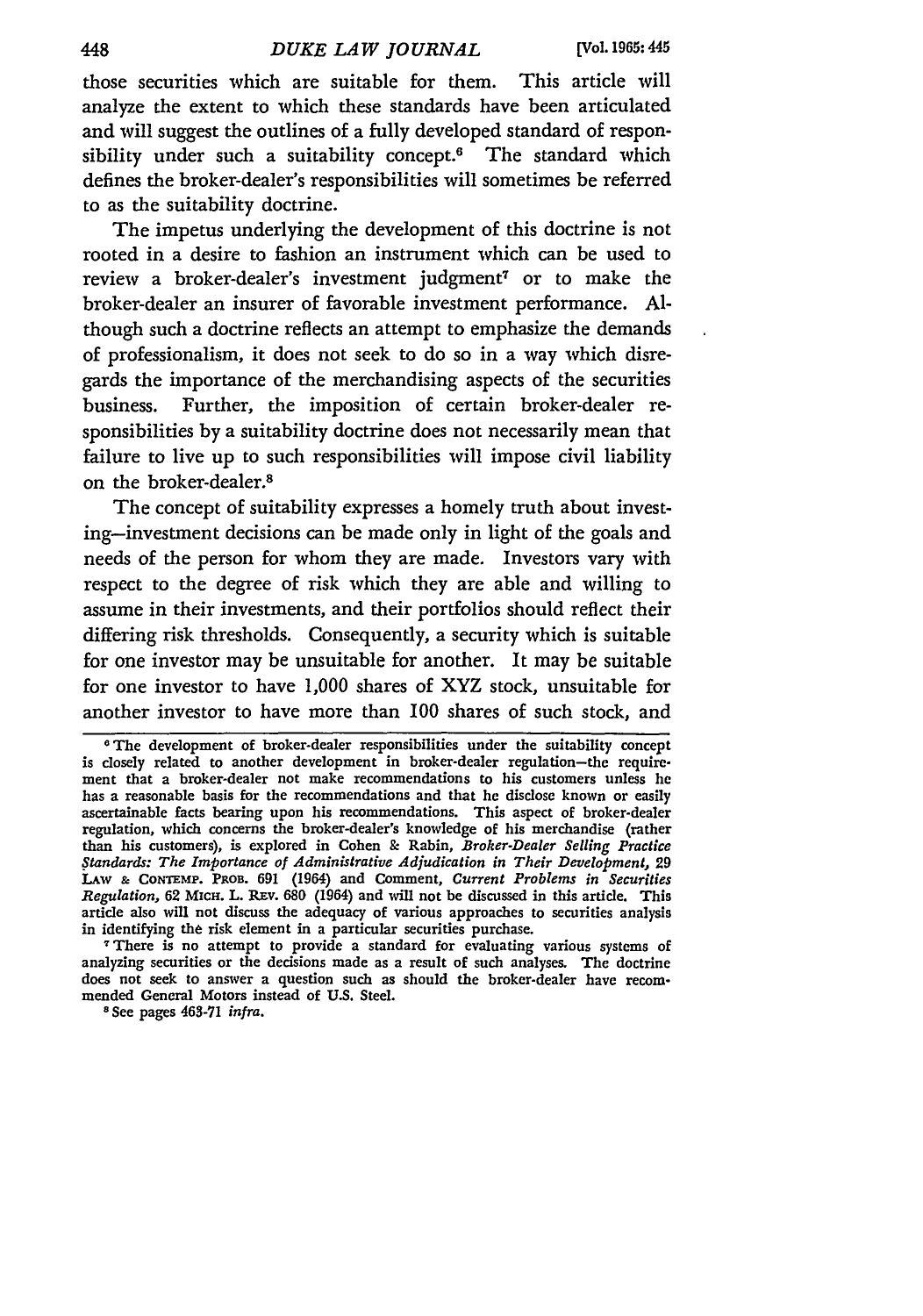unsuitable for still another investor to have any such shares. Indeed, it may be unsuitable for some persons to purchase any securities.

A suitability doctrine imposes a responsibility on the brokerdealer to take the risk threshold of his customers into account when he recommends or sells securities to them. This responsibility applies in two basic situations: (1) when a broker-dealer makes a recommendation to a customer, and (2) when he sells a security to a customer without making a recommendation. $9$  In broad outline the suitability doctrine, as it develops, should require that:

1. When a broker-dealer makes a recommendation to a customer, he must recommend only those securities which he reasonably believes are suitable for the customer-or, to put it another way, he may not recommend any securities which he knows or should know would be unsuitable for that customer.

2. Even when the broker-dealer makes no recommendation he still has a responsibility to determine, on the basis of information which he has or should have, that the risk aspects of the contemplated investment are within the risk threshold of the customer who is purchasing the security.

The broker-dealer may discharge his responsibility under the suitability doctrine by informing the customer of the risk aspects of the transaction in a way which will enable the customer, in light of his individual capabilities, to relate these risks to his risk threshold and thus make his own determination of suitability. If under these circumstances the customer wishes to purchase the security, the broker-dealer can sell it to him even though he does not think it is within the customer's risk threshold.<sup>10</sup>

Imposition of any suitability doctrine has a revolutionary flavor, because it shifts the responsibility for making inappropriate investment decisions from the customer to the broker-dealer. It does so in what seems to me the correct belief that disclosure requirements

<sup>9</sup>The idea that the suitability doctrine extends not only to recommendations but also to sales goes beyond what has generally been thought to **be** the reach of the suitability concept. However, the question what constitutes a recommendation has never been precisely answered. For example, if a broker-dealer sells a security to a customer with whom he has had a long-standing relationship, is there an implied recommendation that the security is not unsuitable for the customer?

**<sup>10</sup>** If the customer refuses to furnish the broker-dealer with information sufficient to determine the customer's risk threshold, the broker-dealer should not be required to prevent the customer from purchasing securities which are beyond his risk threshold. Broker-dealer responsibility under my concept of suitability is discussed in greater detail on pages 472-77 *infra.*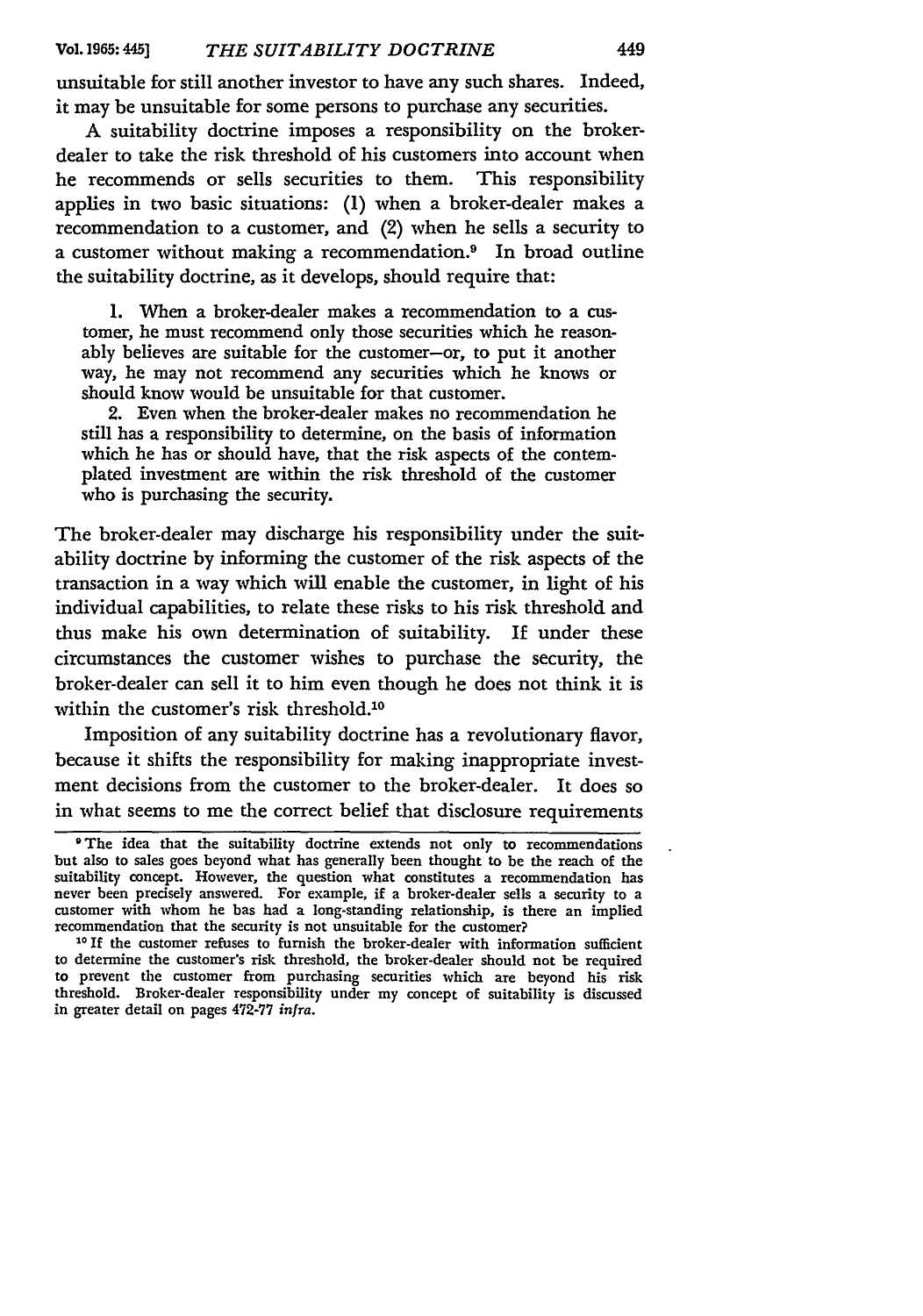and practices alone have not been wholly effective in protecting the investor-including protecting him from his own greed."1

The theory on which any doctrine of suitability must rest (and which limits its applicability) is that customers tend to rely on their broker-dealer. As indicated previously, the broker-dealer community has made the investing public aware that it has the special skills needed to deal with such intricate merchandise as securities, and the public has been encouraged to-and has-relied on the superior skill of the broker-dealer community in its securities transactions. Implementation of the Special Study recommendations concerning the qualifications of persons permitted to enter the industry will undoubtedly enhance the professional image of the broker-dealer community and public reliance on it.

In the spectrum of relations which exist between broker-dealers and their customers there are some situations in which reliance is clearly present and some in which it clearly is not. When the brokerdealer recommends securities to an inexperienced customer, reliance is usually present. On the other hand, when the broker-dealer simply serves as an order clerk, there is usually no reliance. There are many situations in between these extremes involving relatively sophisticated persons who rely to some extent on the broker-dealer but who also depend a great deal on their own judgment. The principles of the suitability doctrine, as outlined above, place the burden of guarding against inappropriate investment decisions on the broker-dealer in these intermediate cases, but they permit him to shift that burden to the customer.<sup>12</sup> The net effect of this aspect of the doctrine is to make it unnecessary for the customer to prove that he has relied on the broker-dealer-it raises a presumption that he has done so in all but the order clerk situation. However, the brokerdealer can show that in a particular case the customer did not rely on him and that he was, therefore, relieved of his responsibilities.

Recognition of some broker-dealer responsibility in the suitability area has been included in the NASD Rules of Fair Practice since the

<sup>11</sup>**Cf.** Philips & Co., **37** S.E.C. **66, 68** (1956).

<sup>&</sup>lt;sup>12</sup> As a practical matter the broker-dealer should endeavor to shift the responsibility for making the investment decision to his customer, but he should act on the assumption that he has not done so. Consequently, when the broker-dealer thinks that his customer is purchasing an unsuitable security, it is good practice in most cases to so inform him. **See ASSOCIATION OF STOCK EXCHANGE FIRMs,** *op.* cit. supra **note** 4, at **10.**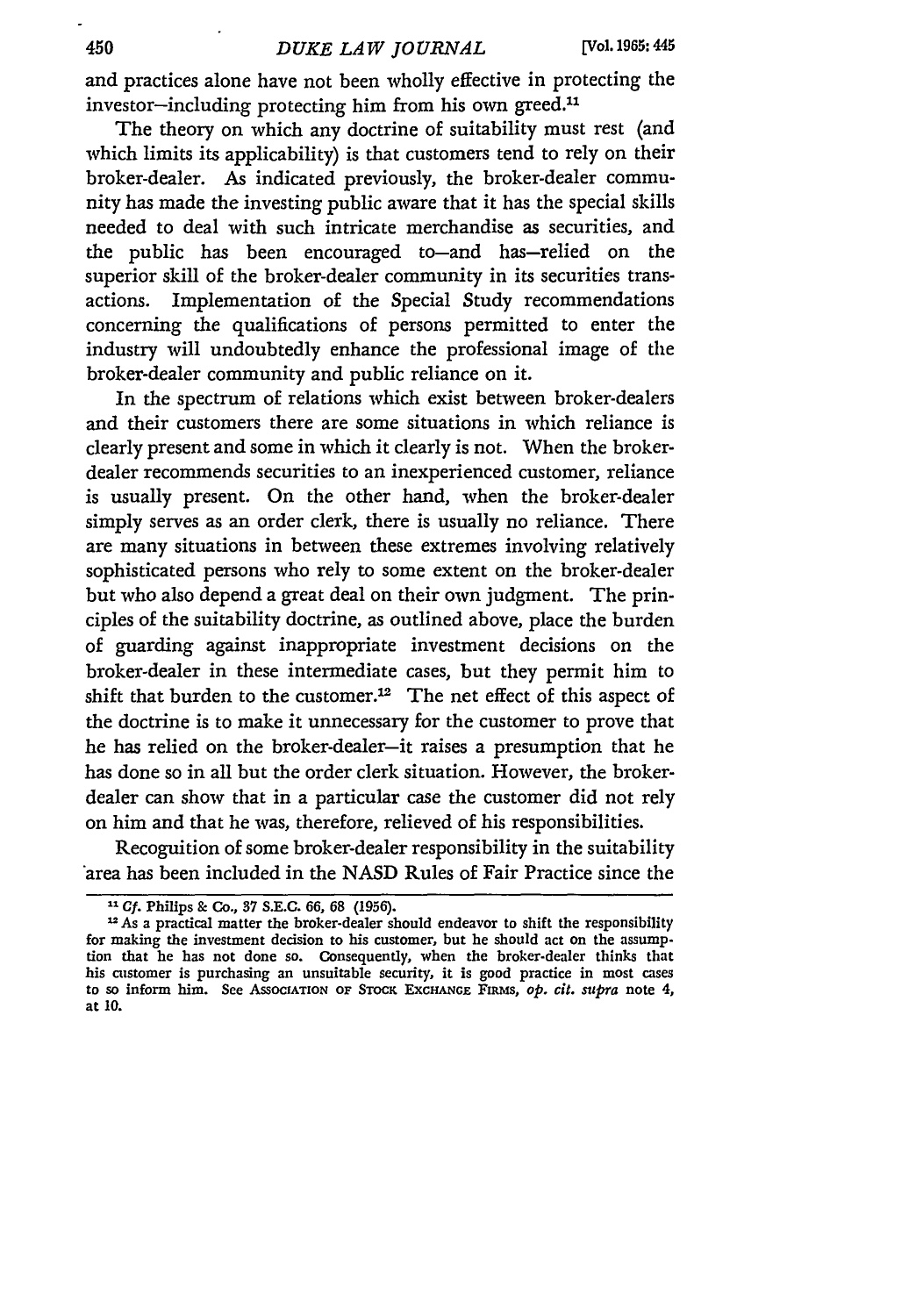inception of that organization in 1938. Article III, section 2 of the Rules of Fair Practice provides that:

In recommending to a customer the purchase, sale or exchange of any security, a member shall have reasonable grounds for believing that the recommendation is suitable for such customer upon the basis of the facts, if any, disclosed by such customer as to his other security holdings and as to his financial situation and needs.13

The NASD's suitability rule leaves a number of questions unresolved. It talks about the recommendation of securities but says nothing about the sale of securities. It does not explain under what circumstances the broker-dealer acquires the responsibility which the rule imposes or under what circumstances he may shift that responsibility to his customer. It does not indicate whether the broker-dealer has a duty to obtain information about his customer's existing security holdings and his financial situation and needs, or what his responsibilities are if he is unable to obtain such information.

The easiest case for applying the rule occurs where the customer has told the broker-dealer that the money in his account represents a substantial portion of his life savings, that he is retired, that he wants an account which stresses stability of principal and production of income, that he has had no experience in the market, and that he is placing complete trust and confidence in the brokerdealer (and does so), and where the broker then treats the account as if it were a trading account. The excessive trading cases were among the earliest decided under the NASD's suitability rule.14 Similarly, if the broker-dealer in this situation recommended and

*21 E.g.,* R. H. Johnson **&** Co., **33** S.E.C. 180 (1952). The Commission has treated excessive trading cases as involving violations of the anti-fraud provisions of the securities laws. See, *e.g.,* **E.** H. Rollins **&** Sons, Inc., 18 S.E.C. 347, 880-82 (1945).

**<sup>23</sup>**NASD Manual D-5. The New York Stock Exchange also has a rule which seems to express a suitability concept. It requires general partners and officers who hold voting stock of member organizations to "use due diligence to learn the essential facts relative to every customer...." N.Y. Stock Exch. Rule 405 (1), N.Y. STOCK EXCH. **GUIDE** 2405 (1960). This rule, commonly referred to as the "know your customer" rule, appears to be regarded by the Exchange as primarily for the protection of member organizations against customers who will not meet their financial obligations to the member. See Special Study, pt. 1, at 239; Association of Stock Exchance Firms, op. cit. supra note 4, at 13. For a discussion of the New York Stock Exchange's views on the suitability doctrine, see note **52** *infra.*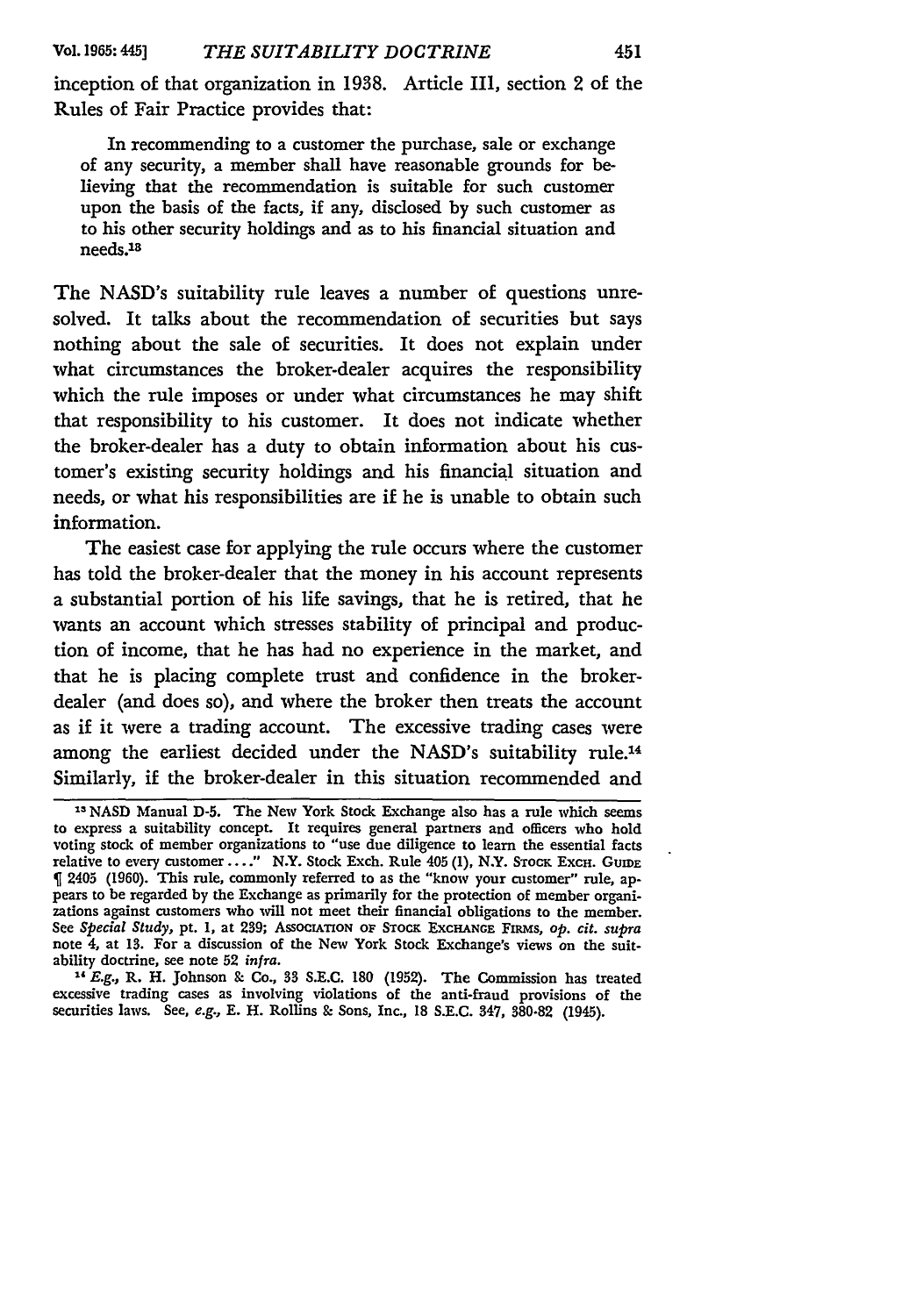purchased for the account a preponderance of high-risk securities,<sup>15</sup> a violation of the suitability rule would occur. The second case is different from the first-although perhaps theoretically not more difficult-because it requires a judgment about the quality of the security recommended.

In the last few years standards of broker-dealer responsibility under the suitability concept have expanded beyond this simple situation. This expansion has been a concomitant to the growing professional stature of the broker-dealer community.<sup>16</sup> Further, it is in tune with the growing concern of the law with developing techniques for protecting the purchasing public. For example, the suitability doctrine is a first cousin to the implied warranty of fitness for a particular purpose imposed by section 2-315 of the Uniform Commercial Code on the seller of goods where he has reason to know the particular purpose for which the goods are acquired and where the buyer relies on the seller's skill or judgment in selecting or furnishing goods which are suitable for that purpose.<sup>17</sup> A similar warranty is also being implied where the sale consists of services.<sup>18</sup>

<sup>15</sup> The purchase of one or two high risk securities for a portfolio the investment objective of which is stability of principal and production of income would not necessarily be improper. Violation of the suitability rule in the purchase of such securities should depend upon the composition of the whole portfolio as it is known or should be known to the broker-dealer.

<sup>16</sup> The same conclusion was reached in a comment on a case involving the sale of insurance in which the court used language which foreshadows expansion of the legal responsibilities of insurance agents: "We do not share the views of those who look upon this decision with dismay. Agents and companies have spent decades in upgrading the stature of those who sell and service life insurance. They are rapidly reaching professional standing, if they have not already done so. The greater the stature, the greater the correlative duty and responsibility. If we want increased stature for agents, all of us will have to pay the price that goes with it." DINEEN **CALLAN & NINNEMAN, REPLACEMENT: CAUSES AND CONTROL 51 (1962).** For a discussion of the case referred to, Anderson v. Knox, 297 **F.2d 702** (9th Cir. **1961),** *cert. denied,* **870 U.S. 915 (1962),** see text accompanying notes **28-29** *infra.* **<sup>1</sup>**

**<sup>7</sup>**The implied warranty imposed **by** the Uniform Commercial Code probably does not apply to securities transactions because it refers to "goods," and investment securities are specifically excluded from the definition of goods contained in § **2-105** of the code. However, the comment to § **2-105** states that the exclusion of investment securl. .ties from the definition of goods is not intended "to prevent the application of a par. ticular section of this Article **by** analogy to securities... when the reason of that section makes such application sensible and the situation is not covered **by** the Article of this Act dealing specifically with such securities (Article 8)."

The doctrine of suitability as discussed in this article goes further than the implied warranty of fitness for a particular purpose-particularly in the duty it places on the broker-dealer to inquire into the financial needs and resources of his customers.

"See Broyles v. Brown Engineering Co., **275** Ala. **35,** 151 So. 2d **767 (1963)** (engineers held to warrant impliedly that plans and specifications drawn for drainage of proposed subdivision would accomplish proper and adequate drainage).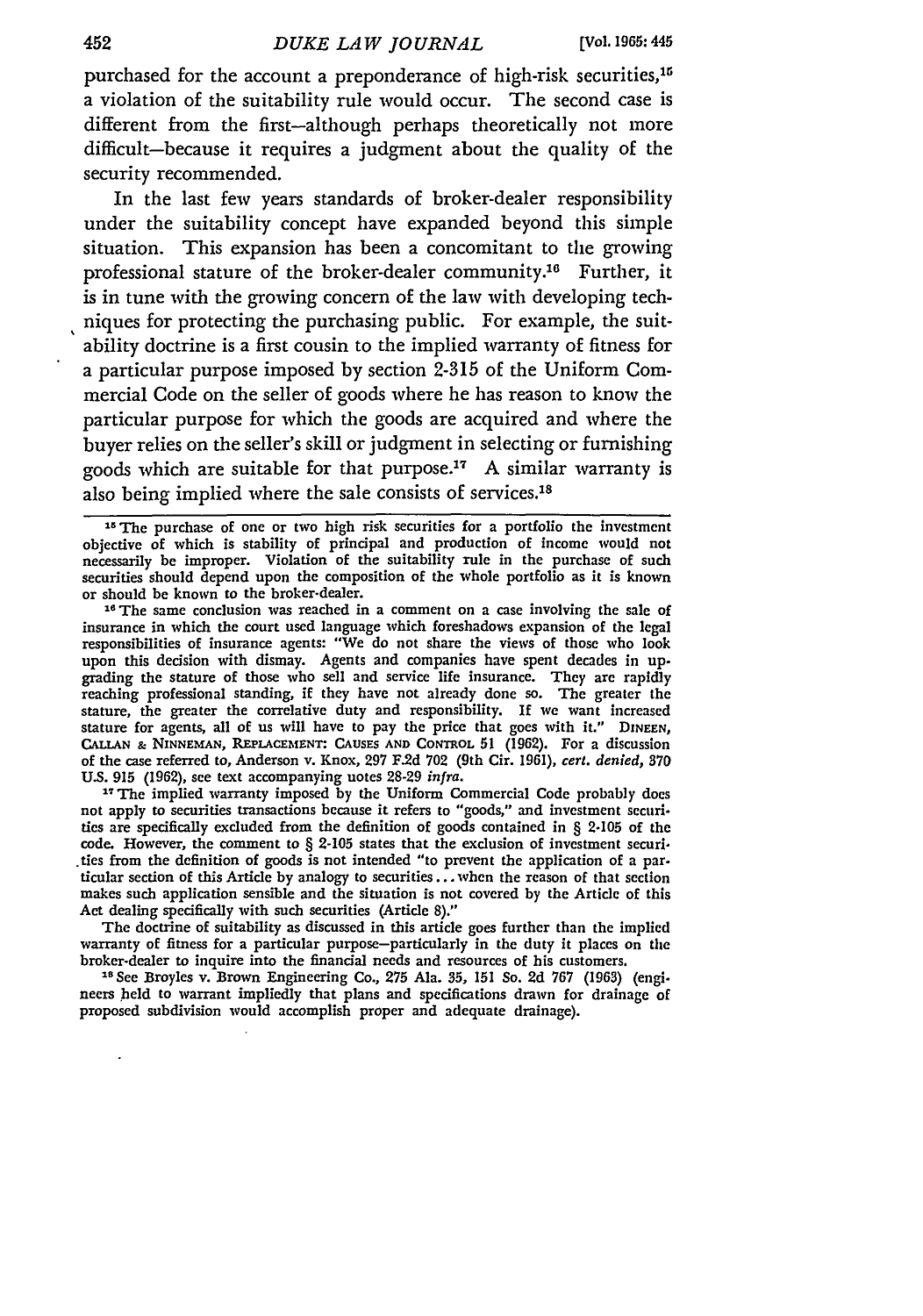This expansion has occurred in two kinds of situations. One of these involves circumstances under which no amount of disclosure would permit the particular investor to make a reasoned decision concerning the investment merits of the security. For example, in a recent Commission decision<sup>19</sup> involving a broker-dealer revocation proceeding charging wilful violation of the anti-fraud provisions of the securities laws, the broker-dealer had recommended an investment in the firm itself to one of its customers who, as the brokerdealer knew, was seventy-nine years old, retired, living alone and senile. The firm was at the time in a precarious financial situation, and the investment involved a substantial risk. The Commission found that the broker-dealer failed to make "full and meticulous disclosure of all pertinent information."<sup>20</sup> Although the opinion could have stopped there in supporting a finding of wilful violation of the anti-fraud provisions, the Commission went on to say that "in the context of the circumstances here . . . registrant had an obligation not to recommend a course of action clearly contrary to the best interests of the customer, whether or not there was full disclosure."21 Even if the broker-dealer had provided his customer with complete information concerning the security, he probably could not (because of the customer's senility) have presented the information in a way which would have enabled the customer to relate the investment risks of the transaction to his risk threshold and thus make the determination of suitability for himself. The implication that a broker-dealer has a responsibility to determine whether his customer can utilize the information disclosed to him in arriving at an investment decision echoes a similar suggestion implicit in an earlier case, *Phillips & Co.*<sup>22</sup> In that case, the broker-dealer had encouraged his customers, who he knew were persons of modest means and little experience in the market, to purchase stock involving a high degree of risk. Although the disciplinary action imposed **by** the NASD could have been upheld by the Commission solely on the basis of misleading statements made by the salesman, the NASD

**2237 S.E.C. 66** (1956).

<sup>&</sup>quot; 9 Powell **&** McGowan, Inc., **SEC** Securities Exch. Act Release No. 7502 (Apr. *24,* 1964).

 $^{20}$ *Id.* at 2.

**<sup>21</sup>***Ibid.* The opinion in *Powell & McGowan, Inc.* treats the case solely as one involving the responsibilities of a broker-dealer selling securities. It seems to attach no special significance to the fact that the broker-dealer was also the issuer of the security sold.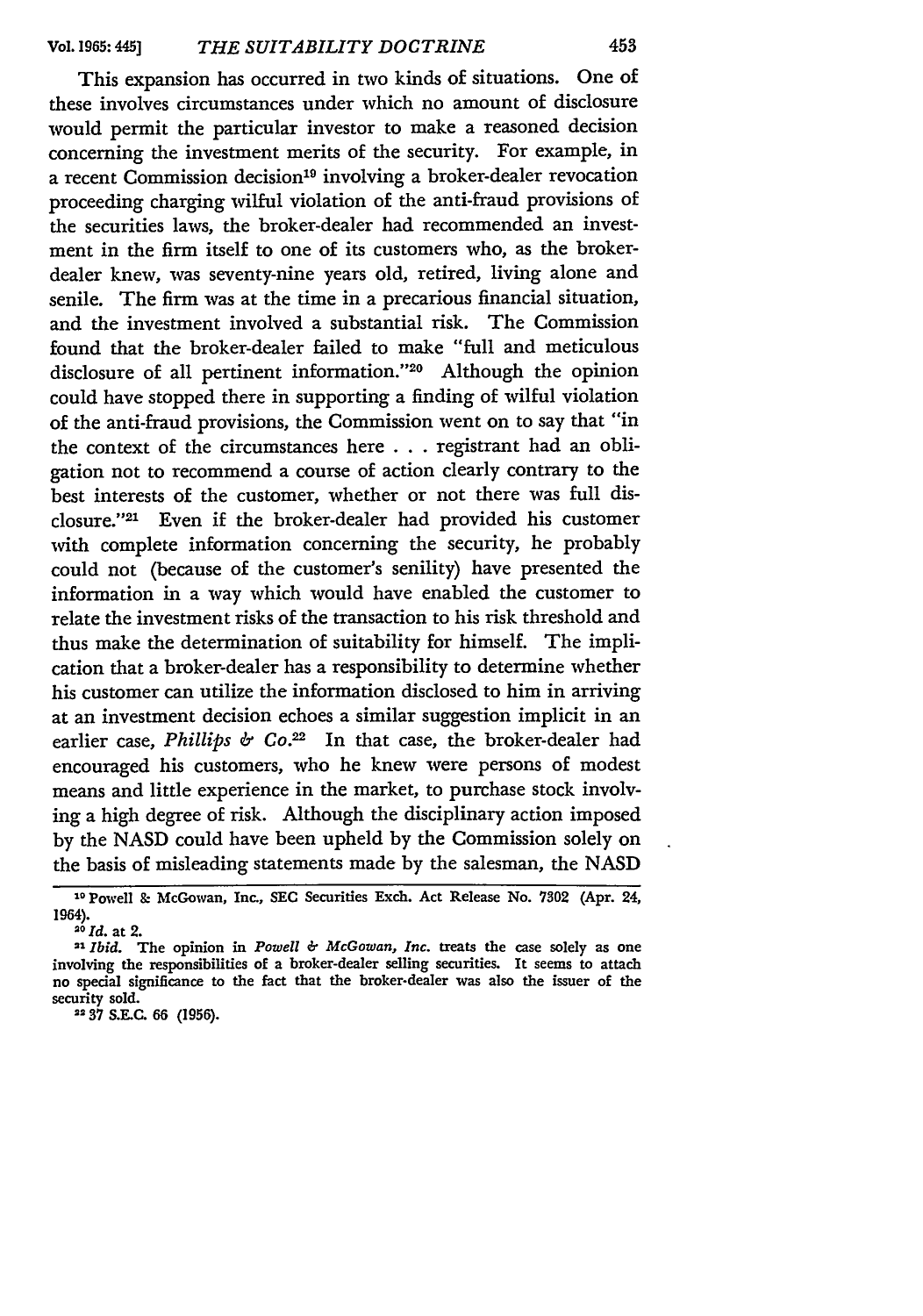and the Commission both found violations of the NASD's suitability rule. This finding was also applied in the case of two of the customers who it was alleged had themselves made a determination that the stock was a suitable investment. The Commission said:

Whether or not customers Z and **E** considered a purchase of the stock of Quebec's affiliate or of Quebec a suitable investment is not the test for determining the propriety of applicants' conduct in the situation before us. The test is whether Bernheimer fulfilled the obligation he assumed when he undertook to counsel the customers, of making only such recommendations as would be consistent with the customer's financial situation and needs.<sup>23</sup>

The clearest expression of the view that a broker-dealer cannot in every case shift to his customer the responsibility for determining the suitability of an investment appears in Commission rule 15c2-5,<sup>24</sup> which governs the sale of equity funding programs.25 These programs involve the purchase of mutual fund shares and the pledging of these shares to secure a loan, the proceeds of which are then used to pay the premiums on an insurance policy purchased at about the same time. Typically, these programs are sold to persons of modest means and little financial experience. The Commission discovered that in many cases they were being offered to persons for whom they were wholly inappropriate. Consequently, it promulgated the present rule which provides that a salesman offering an interest in an equity funding program must disclose certain specified facts about the program (including its risks and disadvantages) which might affect the particular customer, obtain information from the customer concerning his financial situation and needs, and determine, on the basis of this information, whether the transaction as a whole is suitable for the customer. This determination and the basis upon which it is made must be communicated in writing to the customer. Rule 15c2-5 thus goes

*<sup>2&</sup>quot;Id.at* **70.** <sup>21</sup>**SEC** Securities Exch. Act Rule 15c2-5, **17** C.F.R. § 240.15c2-5 (1964).

<sup>2</sup>r Although rule 15c2-5 is sometimes referred to as the equity funding rule, it has a broader impact. It applies to every situation in which a broker or dealer, directly or indirectly, lends money or arranges for a loan to a customer in connection with the sale of a security, unless the credit extended or the loan arranged is **by** a broker or dealer subject to the provisions of regulation T of the Federal Reserve Board and the transaction complies with the requirements of that regulation. The brokers and dealers not subject to regulation T are those who are not members of a national securities exchange and who do not transact a business in securities through the **me.** dium of any such member. Fed. Res. **Bd.** Reg. T § **1,** 12 C.F.R. § 220.1 **(1963).**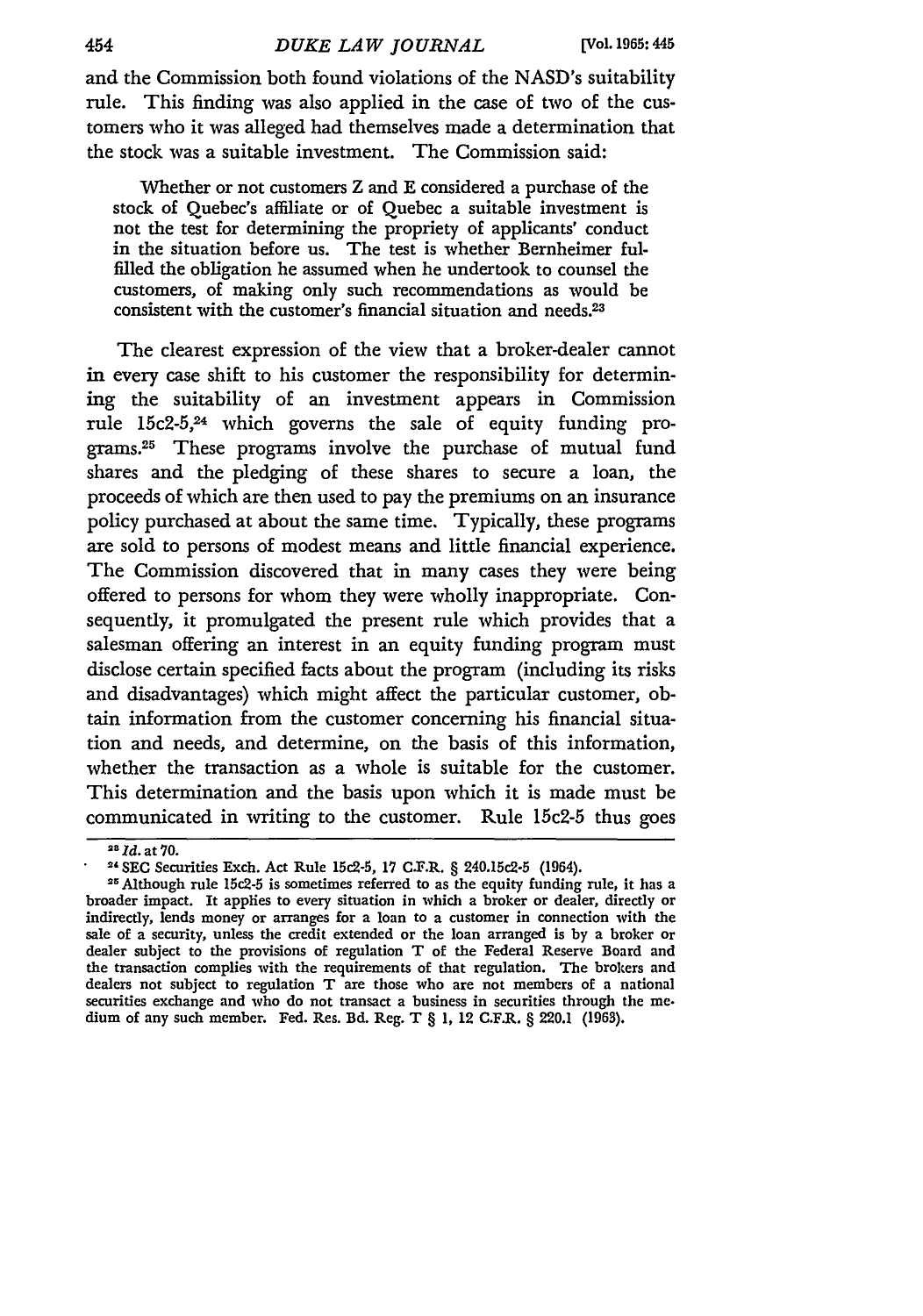beyond the suitability doctrine as outlined above in that it forbids the sale of the equity funding program unless the broker-dealer reasonably determines that it is suitable for the customer. This prohibition applies even if a customer who is **highly** sophisticated in financial matters wishes to purchase the program notwithstanding the unfavorable recommendation of the broker-dealer.<sup>26</sup> Further, the rule has important implications because it imposes responsibilities on the seller even though there was no prior established relationship between him and the customer. Despite the far reaching nature of this rule, only one letter opposed the suitability aspects of the rule when it was proposed for comment.<sup>27</sup>

**A** problem similar to that posed in the equity funding situation has arisen in the insurance industry and was the subject of a **1961** decision of the Ninth Circuit.28 In that case, the defendant insurance agent sold the plaintiff and his wife bank financed life insurance in the face amount of **\$150,000.** The district court found that the agent had represented to the plaintiff that the plan was suitable for him and his wife, and it further found that the plan was not in fact suitable. In the court of appeals, the defendant argued that he merely presented the program to the plaintiff and his wife, and that the ultimate responsibility for determining whether they wanted the program and whether they could afford to pay for it was theirs. In a lengthy opinion, the court struggled with the question whether the representation **by** the insurance agent that the plan was suitable constituted a representation of fact or opinion, and whether liability could be predicated on the finding that the plan was in fact not suitable. The court eventually resolved the question in favor of the plaintiff. Toward the end of the discussion, the court intimated-and **I** think correctly-that even if the agent had not

**2** Anderson v. Knox, **297 F.2d 702** (9th Cir. **1961),** *cert. denied,* **370 U.S. 915 (1962).**

**<sup>28</sup>**However, if the customer cannot show reliance it is doubtful that he would be able to demand rescission of the transaction even though the broker-dealer's conduct is defined as fraudulent **by** the rule.

**<sup>27</sup> The** only comment in opposition came from a mutual fund salesman who signed his letter "Ernest F. Boruski, characterized as a 'hostile witness' **by** the **SEC** for refusing to go along with their injustice and other nonsense." Mr. Boruski's view was that **it** made no sense to impose an obligation on one person to make a judgment about the suitability of a particular security for another person, particularly when "most people have no real idea of what is suitable for themselves." Letter from Ernest F. Boruski to the **SEC,** June **1, 1962.** One other letter commenting on the proposed rule stated that the suitability requirement imposed **by** the rule would not be very effective. Letter from Erich Stock Valicenti, Leighton **&** Holland, to the **SEC,** June **15, 1962.**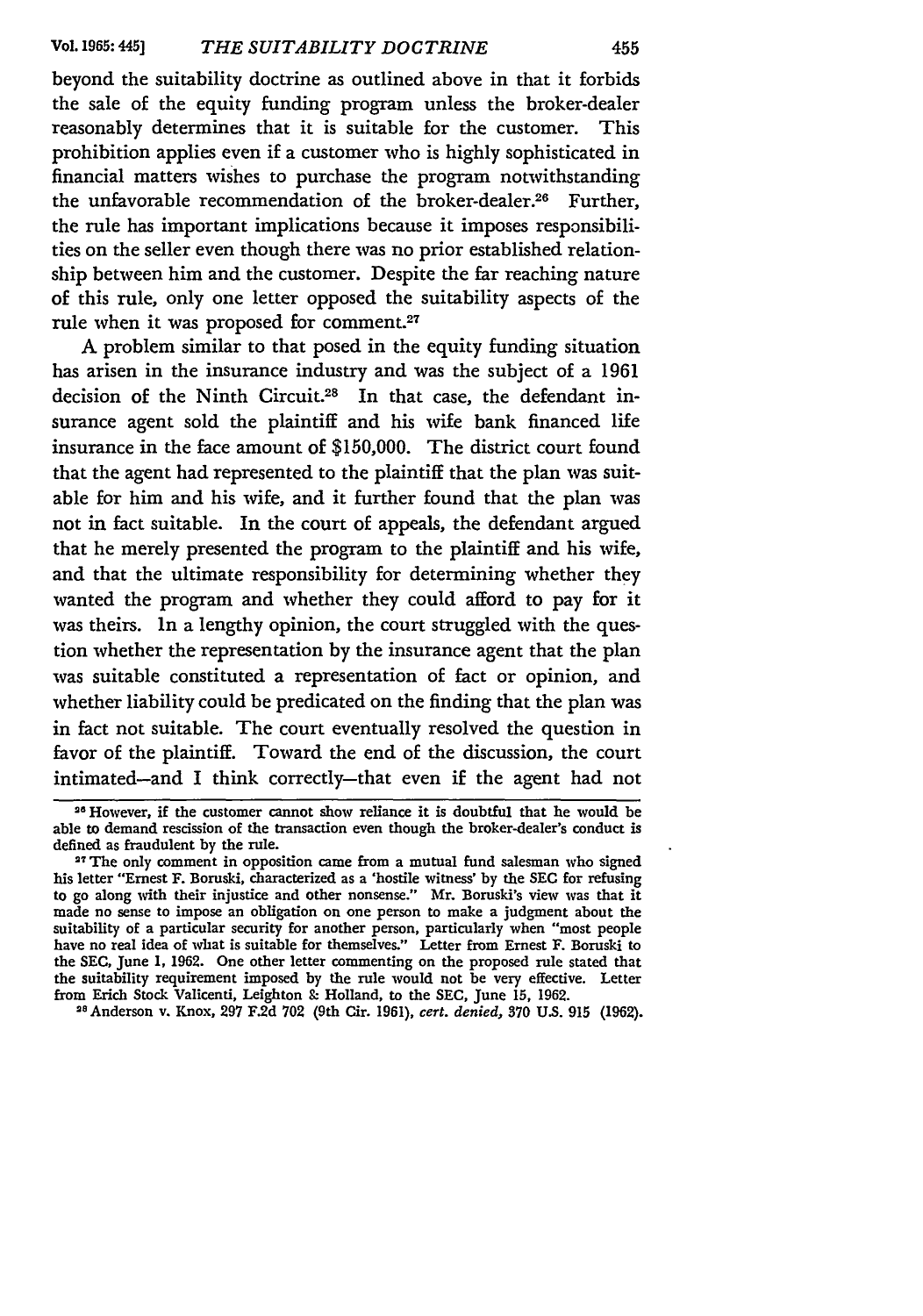#### *DUKE LAW JOURNAL*

expressly represented the plan to be suitable for the plaintiff and his wife, he could not have assumed that the responsibility for making the ultimate decision with respect to suitability could be shifted to the customer in this kind of transaction-involving a complicated program, a holding out of the agent as an expert in the creation of such programs, and the relative lack of sophistication of the customer. The court said:

Indeed, the court might well regard seriously the argument that any insurance agent who would sell a man with Knox's limited income and prospects an insurance program that involved saddling him with a bank indebtedness of **\$125,000,** an essentially term insurance type of protection, and dissipation of the accumulated cash values of his old insurance, must have known that he was not acting honestly in making the sale.<sup>29</sup>

The other type of situation in which the suitability concept has been stressed involves the sale of securities by boiler-room techniques -high pressure merchandising of low-priced, speculative, obscure securities over the telephone to customers who are unknown to the salesman. In a number of cases dealing with boiler-room sales, the Commission has stressed that aspect in the boiler-room operation which seeks to induce a hasty decision by the customer on the basis of inadequate information and fails to recognize the obligation of the salesman to determine whether the security recommended is suitable for the customer to whom it is recommended.<sup>30</sup> In one of

**<sup>30</sup>***See* MacRobbins & Co., **SEC** Securities Exch. Act Release No. 6846 (July **11,** 1962); Best Securities, Inc., **39 S.E.C. 931 (1960); DuKE UNIVEsrrY SCHOOL OF LAW, CONFERENCE ON SEcURITiES REGULAMON 8, 90** (Mundheim **ed.** 1965) (comments of Manuel F. Cohen, Chairman of the **SEC)** [hereinafter cited as **CONFFRNCE];** Cohen **9-** Rabin, *supra* note **6,** at **707.**

Commission opinions in boiler-room cases are written either in connection with proceedings to censure, suspend or revoke the registration of a broker-dealer under §

<sup>29</sup>*Id.* at **727-28.** The district court also thought that the defendant could not shift the responsibility for making the decision to purchase to his customer: "Defendant claims plaintiff was naive or indifferent to the workings of the insurance plan sold. Perhaps he was. However, the doors of this Court are open to the gullible as well as to the alert and sophisticated. It could be said that a more reasonable man under the circumstances might have taken greater care in ascertaining the significance of the tax bracket factor in the context of the bank financed insurance. Yet it was defendant who conscientiously strove to have plaintiff rely on him in this matter. The nature of the reliance which resulted cannot be utilized to mitigate defendant's culpability. The complexity of the insurance plan sold to plaintiff brings us into an area of the law which has long since seen the demise of caveat emptor. 'Buyer beware' lingers now only in the argument of the lawyers." Knox v. Anderson, **159** F. Supp. **795, 806 (D.** Haw. **1958).** See Chittick, *Responsibilities of Professionalism,* **18 J.** AM. Soc'v **C.L.U.** 29 (1964).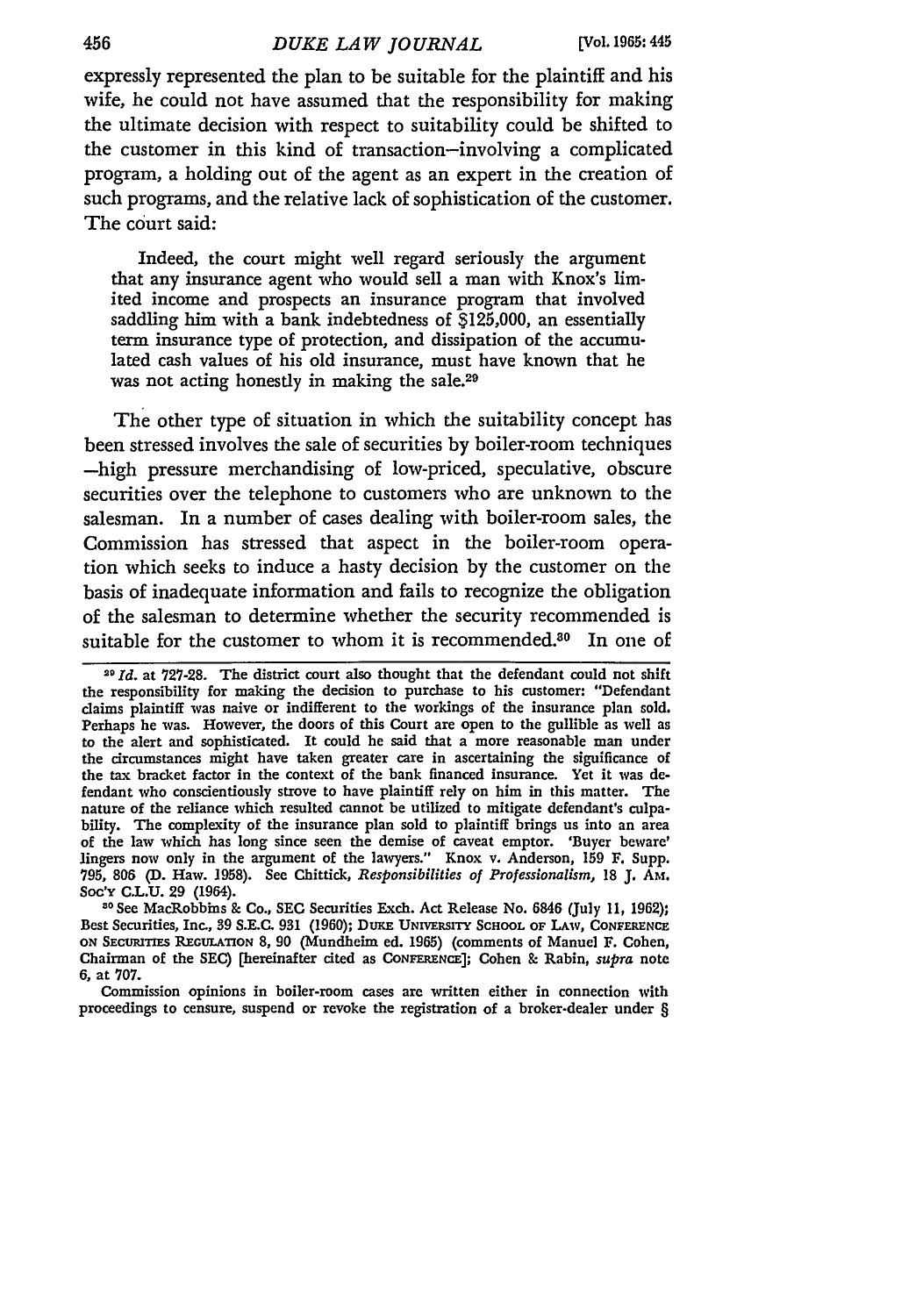these cases, *Gerald M. Greenberg,31* the defendant objected to a finding of a violation of the NASD's suitability rule on the ground that he did not have any information concerning the financial condition and holdings of his customers and therefore was under no obligation to see that the security recommended was suitable for such customers. The Commission refused to read the words "if any" in the NASD's suitability rule<sup>32</sup> as permitting a broker-dealer to avoid making inquiry about the financial situation and needs of his customers. The significance of the use of suitability language in the boiler-room cases is the suggestion, similar to that implicit in rule 15c2-5, that the broker-dealer has a responsibility to his customer in the making of recommendations even though there has been no prior relationship between them. The existence of this responsibility necessitates inquiry concerning his customers' financial situation and needs.

Perhaps the Commission's use of the suitability doctrine in boiler-room cases will be strictly limited to the extreme situation which they present.<sup>33</sup> These cases typically involve the indiscriminate merchandising of high-risk securities which will *in* fact be unsuitable to the needs and resources of many of the investors who are persuaded to purchase them. Since such sales are made under circumstances involving a minimum level of disclosure-indeed false statements, half-truths and optimistic predictions are the hallmarks of the boiler-room-the purchasers will often not be aware of the unsuitability of the security to their needs and resources. However, the NASD apparently began to worry about the implications of the decision in the *Greenberg* case, because shortly thereafter in a case involving disciplinary proceedings against a large, reputable member of the New York Stock Exchange, one of whose branches had been aggressively merchandising a low-priced, speculative, ob-

**<sup>15 (</sup>b) (5)** of the Securities Exchange Act, or in connection with review of **NASD** disciplinary proceedings pursuant to *§§* 15A (g) and (h) of the Securities Exchange Act. Section 15 (b) **(5)** proceedings typically allege wilful violations of § 17 (a) of the Securities Act and *§§* **10** (b) and **15** (c) (1) of the Securities Exchange Act and rules 10(b) (5) and 15cl-2 thereunder-the anti-fraud provisions of the securities laws. In NASD proceedings, violations of *§§* 1 and 2 of the Rules of Fair Practice-the obligation to "observe high standards of commercial honor and just and equitable principles of trade" and the suitability rule-are usually alleged.

<sup>8, 40</sup> **S.E.C. 18 (1960).** 32 See text accompanying note **13** supra.

<sup>&</sup>lt;sup>33</sup> See CONFERENCE 103-04 (comment of Philip A. Loomis, Jr., General Counsel of the **SEC).**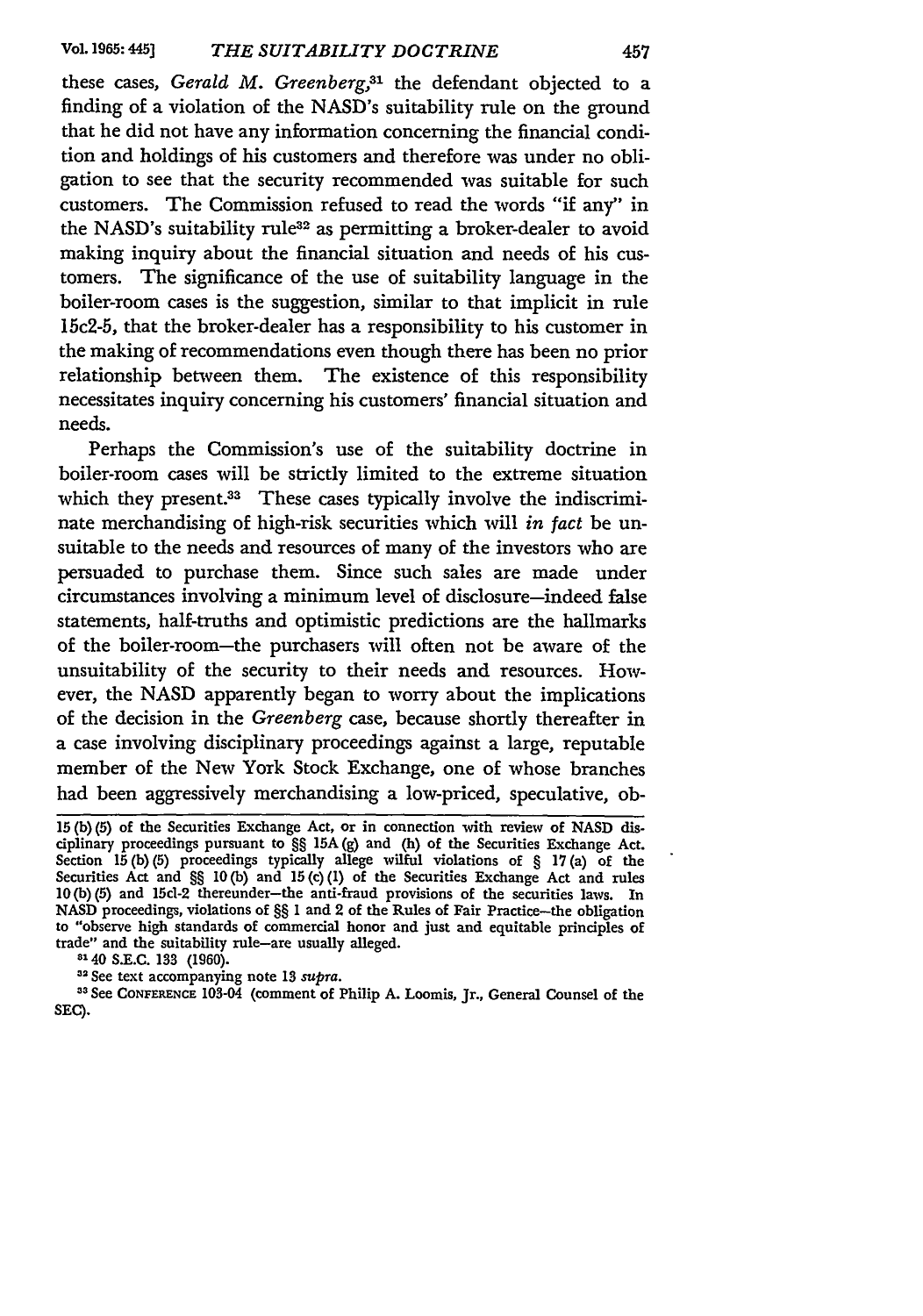scure security, it sought to confine the applicability of the suitability doctrine to those situations in which the broker-dealer has obtained financial information concerning his customer and then disregarded it. 34 This interpretation gives effect to the words "if any" in the NASD's suitability rule and does not require the broker-dealer to assume any responsibility until the customer objectively demonstrates his reliance on the superior skill and knowledge of the broker-dealer by supplying him with financial information about himself.35

The Special Study, in its review of NASD controls over selling practices, sharply criticized this retrenchment, stating that:

Under this narrow interpretation of the NASD's own suitability rule, salesmen might be encouraged to learn as little as possible about the customers to whom they recommend securities. $86$ 

Indeed, it seemed to desire not only a reaffirmation of the *Greenberg* interpretation, but an expansion of the suitability concept. In its recommendations the Special Study urged that:

Greater emphasis should be given by the Commission and the self-regulatory bodies to the concept of 'suitability' of particular securities for particular customers. The NASD, which has taken leadership in this respect by adopting a general suitability rule, should provide further definition of content and more effective surveillance and enforcement. The NYSE, which has less clearly recognized suitability as a standard of conduct, should make greater efforts to define its content and undertake necessary surveillance and enforcement. This area would seem to be a particularly appropriate one to be dealt with through statements of policy (similar to that now applicable to investment company selling literature), which can provide the necessary balance between generality and specificity of standards. Such statements of policy should cover such matters as: possible guidelines as to categories or amounts of securities deemed clearly unsuitable in specified circumstances; practices deemed incompatible with standards of suitability, such as indiscriminate recommending or selling of specific securities to other than known customers; and approved and disapproved practices in the handling of discretionary accounts.<sup>37</sup>

<sup>&</sup>lt;sup>34</sup> See *Special Study*, pt. 1, at 311-12.

<sup>&</sup>lt;sup>25</sup> This interpretation contrasts sharply with that given the suitability rule by Harold **E.** Wood, ex-chairman of the NASD. See Transcript, pp. 59-60, United Staten v. Pandolfo, Crim. Nos. 95, 105, D.N.D., Sept. 28, 1959.

*<sup>30</sup>Special Study, pt.* 1, at 312.

**<sup>37</sup>***Id.* at 329.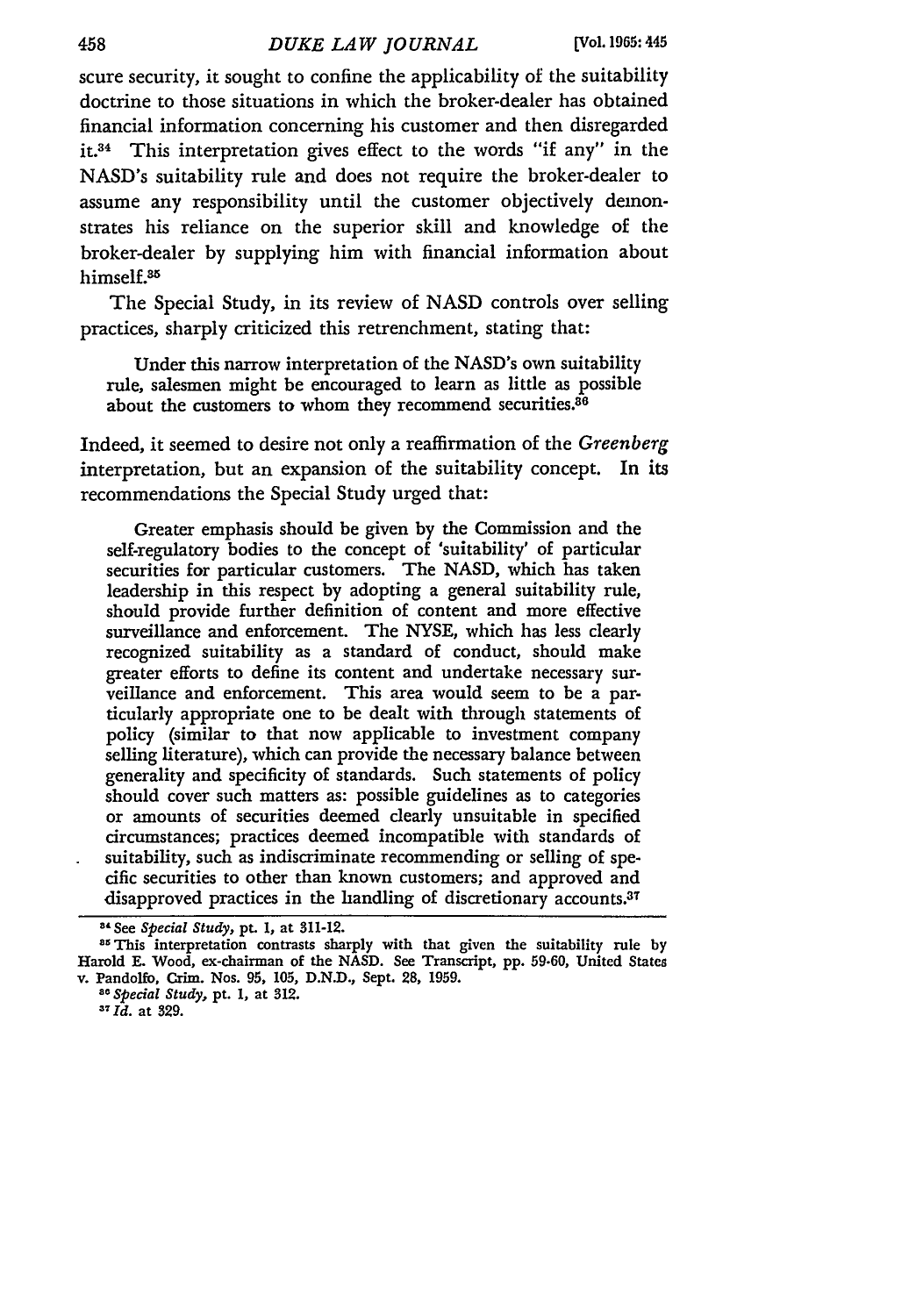The first question raised by the Special Study recommendation concerns the desirability of giving greater emphasis to the concept of suitability. The Special Study had its genesis in the excesses of the speculative securities markets of the late 1950's and early 1960's and the disclosures concerning the breakdown in some of the controls over these markets as developed in the investigation of the American Stock Exchange. Further impetus came from the market break in May, 1962. Thus, the Special Study was written at a time when investor confidence had been shaken. One way of sapping investor confidence is by disappointing investor expectations. This is a danger inherent in overselling, and the aggressive merchandising practices of certain segments of the securities industry particularly worried the Special Study. The suitability doctrine is an important counter to such selling practices because of the emphasis which it places on concern for the customer's needs and resources. Moreover, insofar as it encourages the broker-dealer to discuss transactions with his customers-particularly to point out the risks of an investment and relate those risks to the customer's ability to bear them-the suitability doctrine prepares a customer to accept some of the disappointments which inevitably occur in connection with investments in securities.

The second question raised is whether the Special Study intended the suitability concept to be defined as an ethical standard or a legal responsibility. Insofar as the Special Study requested the Commission to emphasize the suitability concept, it seemed to be speaking in terms of a legal responsibility, since the Commission could utilize the suitability concept only in connection with the definition of brokerdealer standards of conduct under the anti-fraud provisions of the securities laws. The recommendation taken as a whole, however, suggests that what the Special Study had in mind was leadership by the self-regulatory bodies-particularly the NASD-in defining the suitability concept as an ethical standard to which broker-dealers would have to adhere in observing rules of fair practice. NASD initiative in this area would be desirable, since the industry itself could then work out the scope of the responsibilities imposed by the concept. Moreover, if the industry defined the concept, standards might be erected without necessarily creating a basis for civil liabil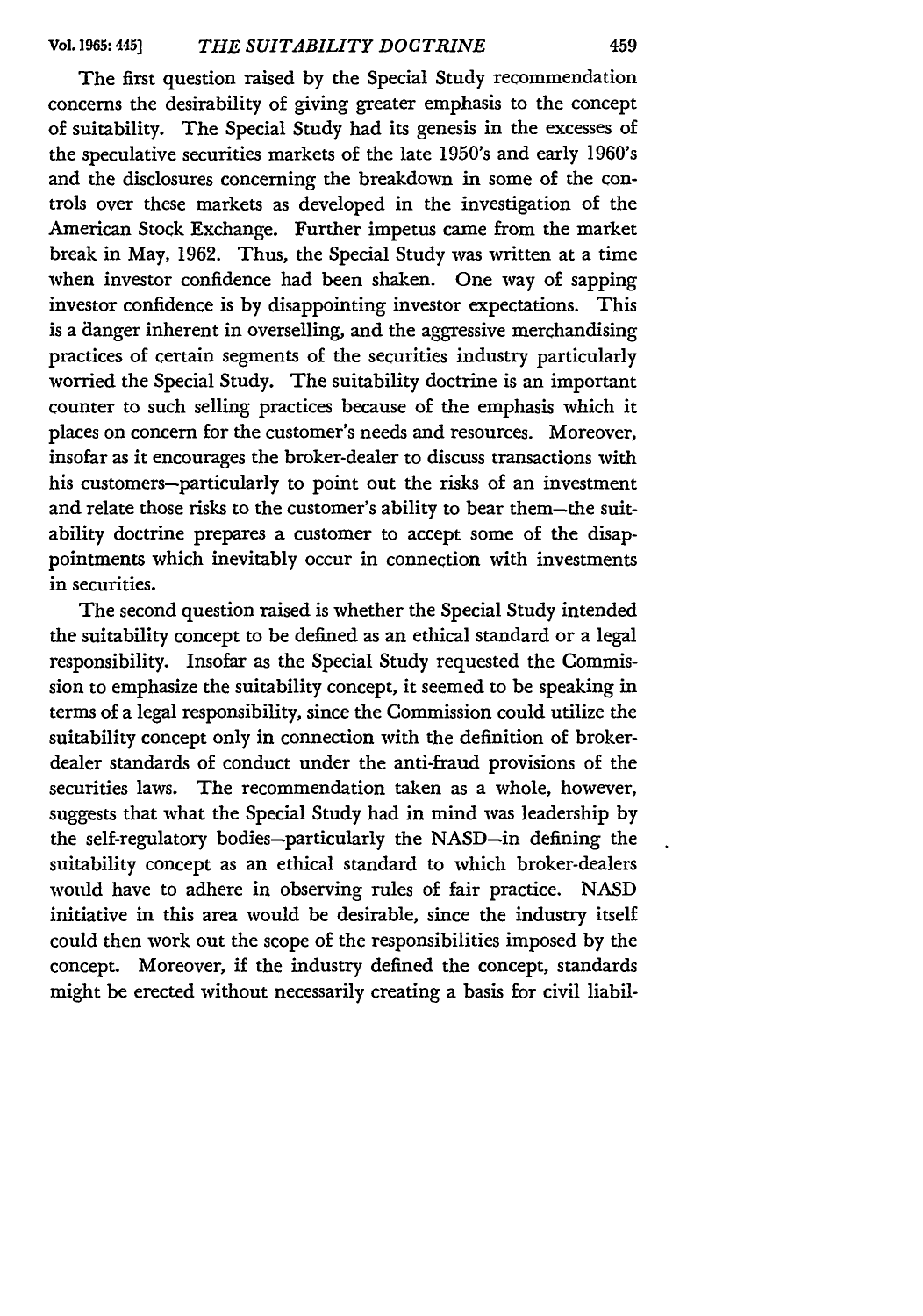ity.38 However, the Special Study also recognized that in the past the NASD had not always exercised sufficient initiative in articulating ethical standards of conduct,<sup>89</sup> and it wished to encourage the Commission to fill the regulatory gap which would be created should the NASD fail to act in this area. The Special Study did not discuss the possible role of the courts in defining the concept in the event that the self-regulatory process did not effectively deal with the problem.<sup>40</sup>

The Commission endorsed the Special Study's call for NASD action, and its staff held conferences with representatives of the NASD beginning in early 1964 in an effort to work out a statement which would define the content of the suitability doctrine. The end product of these discussions was a *Guideline on Fair Dealing with Customers* (Guideline), published by the NASD on October 9, 1964.41 The Guideline begins by stating that all NASD members and registered representatives have a "fundamental responsibility for fair dealing" with customers and other persons, and that sales efforts must be judged "on the basis of whether they can be reasonably said to represent fair treatment for the persons to whom the sales efforts are directed, rather than on the argument that they result in profits to customers."<sup>42</sup> The Guideline then sets forth a number of examples of practices which have in the past been found to violate the responsibility for fair dealing. The first example refers to recommending speculative, low-priced securities to a customer without knowledge of or an attempt to obtain information concerning the customer's financial situation and needs. The Guideline states that this violation "has particular application to high pressure telephonic sales campaigns."<sup>43</sup> In effect, this example restates the doctrine articulated in the *Greenberg* case. The second example relates to excessive trading in a customer's account (churning), and the third

<sup>&</sup>lt;sup>8</sup> At the time the Special Study was published, only the NASD could develop standards based solely upon a concept of ethical responsibility. Commission action was limited to defining fraud concepts. See text accompanying notes 69-72 *infra*.

**<sup>39</sup> The** Commission has labelled fraudulent certain conduct which the NASD has hesitated to label as violating the ethical standards embodied in its Rules of Fair Practice. The conduct described in rule 15c2-5 and the suitability aspect of the boiler-room cases provide two examples.

**<sup>10</sup>**For a discussion of the possibility of court action creating standards of conduct in this area, see text accompanying notes **55-61** *infra.* **,"NASD** Manual **G-7** to **G-9.**

*<sup>42</sup> Id.* at **G-7.**

**<sup>3</sup>** *Ibid.*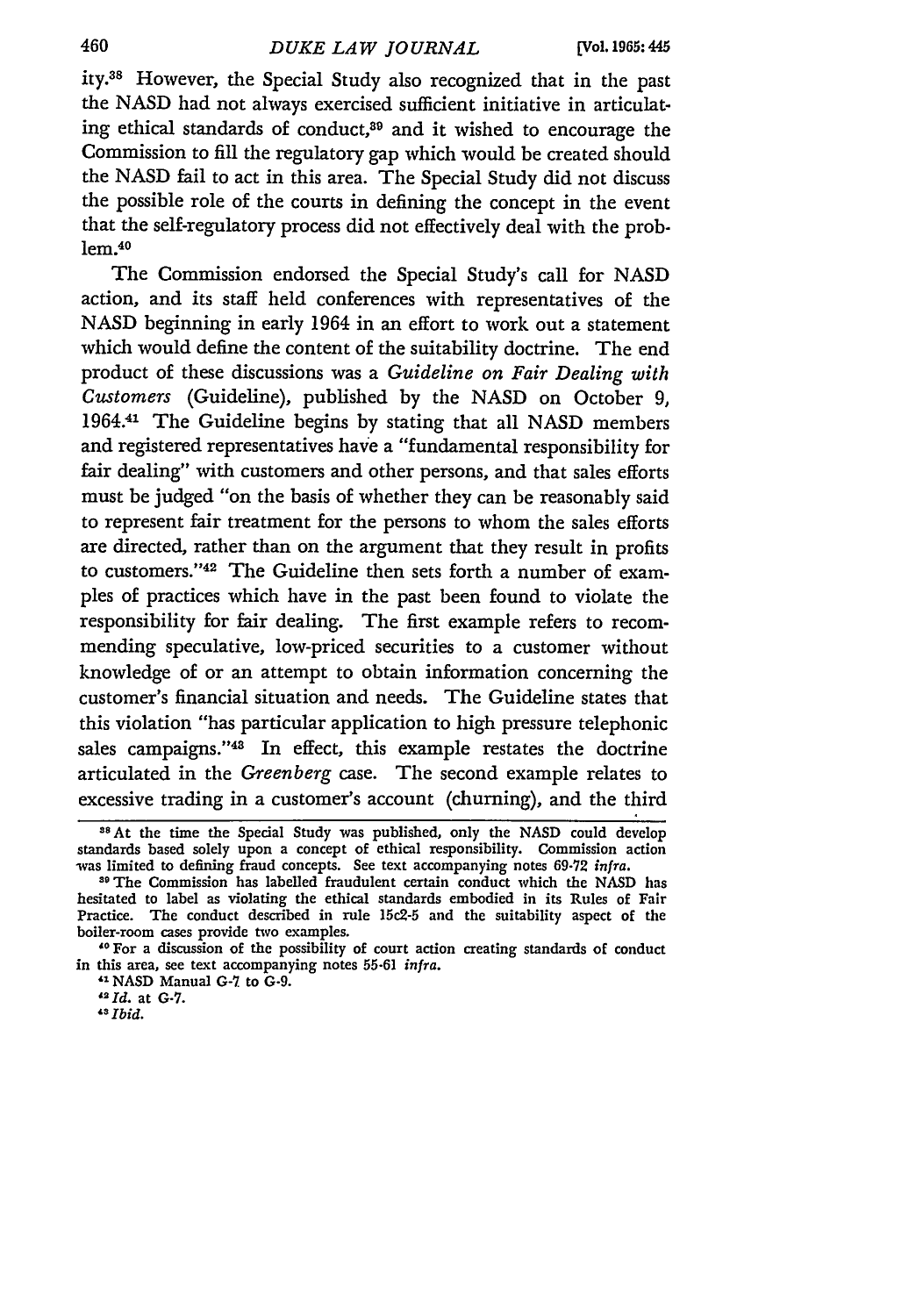461

deals with short-term trading in mutual funds. The fourth example of conduct which violates the responsibility for fair dealing contains five instances of "fraudulent conduct," including transactions in discretionary accounts in excess of or without authorization from customers and the unauthorized use or borrowing of a customer's funds or securities. The fifth example relates to recommending the purchase of securities where the salesman should reasonably expect that the customer does not have the financial ability to pay for them. <sup>44</sup> The Guideline ends with a statement that a broker-dealer usually fails to live up to the responsibility of fair dealing imposed by the NASD when he violates the obligations of fair dealing as determined by the Commission under the anti-fraud provisions of the securities laws.

Few cheers greeted the Guideline when it was published. Its adoption of the principle of the *Greenberg* case disturbed many of the people who regarded that case as dangerous precedent and who had urged the NASD to retreat from it. Further, it was claimed that certain of the examples in the Guideline seemed to go beyond what had been assumed were the decided cases.<sup>45</sup>

Those persons who wished to see the Special Study recommendation implemented were also disappointed in the Guideline. Not only did it fail to define the concept of suitability, but it very carefully avoided even mentioning the word.<sup>46</sup> The only guide to broker-dealer conduct in the recommendation of securities which grapples with the problems raised by the suitability doctrine is the example drawn from the *Greenberg* case, and it is confined to speculative, low-priced securities.<sup>47</sup> Although the next to the last para-

"This example was drafted to cover the situation where shares in a mutual fund are sold under a contractual plan to persons who cannot afford the monthly payments. **' CONFERENCE 98-99** (comment of Thomas **A.** O'Boyle).

**0** Marc **A.** White, vice president and general counsel of the **NASD,** has stated that consideration was given (prior to publication of the Special Study recommendation) to removing the words "if any" from the NASD suitability rule and imposing on a<br>salesman an affirmative duty to ascertain facts concerning his customer's financial needs and investment objectives. CONFRENCE 105. See *Special Study,* pt. **1,** at **311** n.175. However, this was not done.

The NASD membership was informed in a covering letter to the Guideline that the Guideline made no change in the NASD's existing suitability rule.

"7 The Guideline's emphasis on the low price of the security may be misleading, because the price of a security alone indicates nothing about the risk involved in investing in the security. The same stock may be a high risk purchase at \$12 and a low risk purchase at \$2, and a so-called blue chip security selling at a very high price low risk purchase at \$2, and a so-called blue chip security selling at a very high price may be a high risk purchase. See GRAHAM, DODD & COTTLE, SECURITY ANALYSTS 48-50 (4th ed. 1962).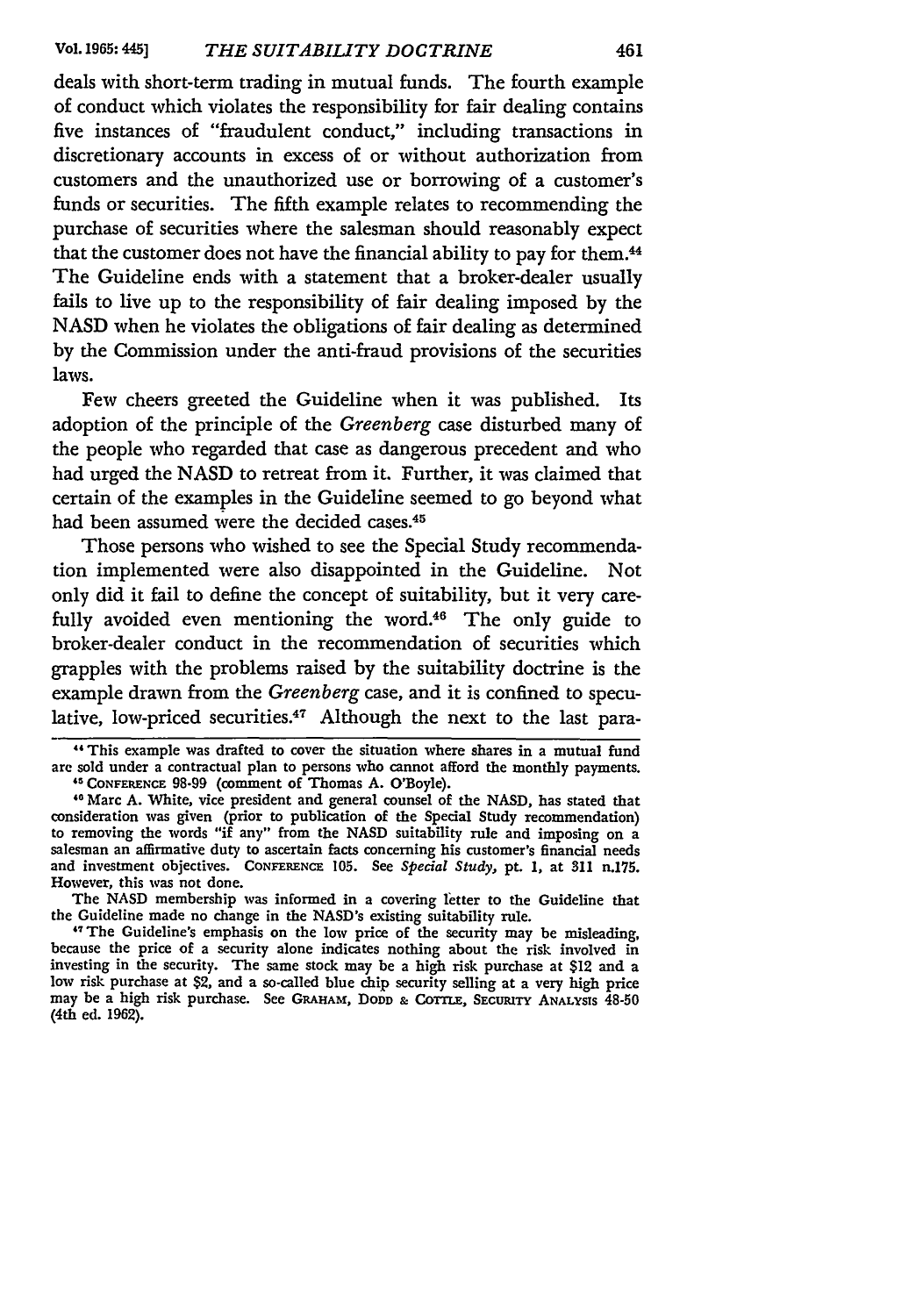#### *DUKE LAW JOURNAL*

graph of the Guideline states that the examples given are not all inclusive, the careful limitations contained in the *Greenberg* example suggest that broker-dealers have no duty to attempt to obtain financial information about their customers as long as they are not recommending the purchase of speculative, low-priced securities.<sup>48</sup> Such a conclusion is at variance with the underlying thrust of the Special Study recommendation for expansion of the doctrine.

Although the Guideline was disappointing, it may not be fair to blame the **NASD** too harshly for not publishing a more helpful document. Any regulatory body, particularly a self-regulatory body, is limited in the amount of new ground-especially in controversial areas-that it can break in a short period of time. During the time that discussions were proceeding on the Guideline, the **NASD** was helping the Commission secure passage of the Amendments Act. More important, the Commission was pressing for **NASD** action which would satisfy the mandate of new section **15A (b) (12)** for **NASD** rules "governing the form and content of quotations relating to securities sold [in the over-the-counter markets] **.... "4"** That section requires that such rules "be designed to produce fair and informative quotations, both at the wholesale and retail level, to prevent fictitious or misleading quotations, and to promote orderly procedures for collecting and publishing quotations."<sup>50</sup> Specifically, the Commission was urging: **(1)** a change in the system of quoting prices of over-the-counter securities in the newspapers,  $51$  (2) improve-

" Securities Exchange Act of 1934, § **15A (b)** (12), added **by 78** Stat. **577** (1964). *1o Ibid.*

**<sup>51</sup>**The Special Study had criticized the **NASD** retail quotations as not providing a completely "reliable reflection of the underlying wholesale markets or an accurate indication of actual price range of consummated retail transactions." *Special Study,* pt. 2, at 644. As printed in the newspapers, retail quotations in over-the-counter securities contained a bid price which was simply the wholesale bid and an asked price derived **by** taking a wholesale asked price and adding to it an arbitrary mark up-usually **5%** for stocks up to **\$25.** *Id.* at 634. For the Special Study's recommendation, **see** *id.* at **677.** On February **15, 1965,** the **NASD** instituted a new procedure pursuant to which retail quotations are based on representative inter-dealer prices as of approximately 3 p.m. A group of **19** dealers in Oregon unsuccessfully tried to enjoin the institution of this procedure. Black **S.** Co., Inc. v. NASD, **CCH FED. SEc.** L. REP. 91,489 (D.C.D.C. Feb. **12, 1965),** *aff'd,* **CCH FED. SEC.** L. REP. **91,490 (D.C.** Cir. Feb. 12, **1965).**

**<sup>&#</sup>x27;8** The **NASD,** in its 1964 REPORT TO MEMBERS, summed up the impact of the Guideline on the suitability concept as follows: "[The Guideline] calls to the atten**tion** of all members various practices in this area and focuses on instances where businessmen believed the practices were improper. But no affirmative obligation to ascertain a customer's resources and needs was imposed upon a salesman nor was the extremely difficult test of suitability imposed upon the securities business." **NASD,** 1964 **REPORT TO MEMBERS 8.**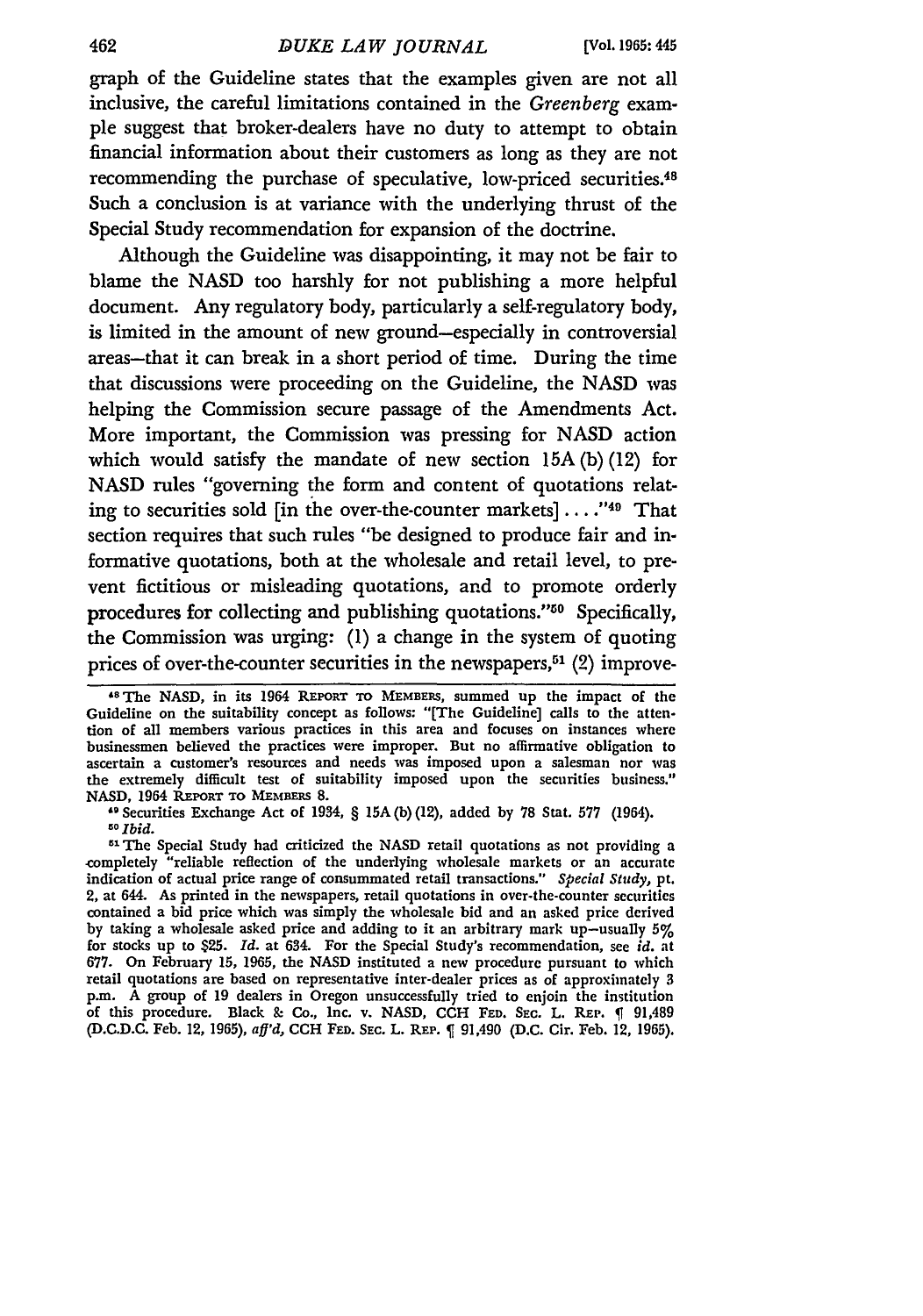ment in disclosures made on confirmation of transactions in overthe-counter securities, 52 and **(3)** prohibition of riskless principal transactions.53 Each of these proposals touched on an area very sensitive to the NASD membership, and perhaps these proposals deserved a higher priority than a guideline on suitability. However, I think that the NASD should soon publish a guideline defining brokerdealer responsibility under its suitability rule.<sup>54</sup>

The most serious objection to the promulgation of any such guideline-indeed to any NASD concern with suitability-is that such action might help convert an ethical standard into a rule of law the violation of which would subject a broker-dealer to civil suit.<sup>55</sup> Such a development, it is urged, would be an invitation for

**0'** For the Special Study recommendation, see *id.* at **676.** No action has been taken on this recommendation. See CONFERENCE **66-67** (comment of Marc **A.** White).

**0'** The NASD's 1964 REPORT **TO** MEMBERS contains little encouragement that such a guideline will be forthcoming. In a paragraph headed "Suitability Rule Change Resisted **by** NASD," the report states: "While the Association was sympathetic with the idea that all recommendations of purchases or sales to customers be made upon some reasonable basis, the Board believed strongly that to impose such an obligation on the investment banking fraternity would be unwise and impractical, and would interject the possibility of hindsight judgment in determining whether there could conceivably have been any reasonable basis for a sale or purchase." **NASD,** 1964 REPORT TO MEMBERS **8.**

Although as pointed out in note **13** *supra,* the New York Stock Exchange regards its "know your customer rule" as providing protection primarily for its member organizations, it is also clear that the exchange will discipline registered representatives for making "inappropriate recommendations." See *Special Study,* pt. **1,** at **239.** The Exchange has not published any formal guidelines regarding suitability. However, a training manual for registered representatives warns against the making of wholesale recommendations of a single security to all of a representative's customers "without thought to each individual's overall investment situation." **AssocIATION OF** STOCK EXCHANGE FIRMS, op. cit. supra note 4, at 11. It also encourages a registered representative to discover his client's investment objective and, under certain circumstances, to help him define it. *Ibid.* Concern for suitability concepts has also been expressed in discussions on the supervision of registered representatives. In a talk given at a conference on this subject, Clinton P. Stephens, general manager of Alex Brown **&** Sons, stated: "I have said before that you ought to find out the risk-taking ability of the customer, and this also involves explaining the risks of the securities you recommend, in terms understandable **by** the customer. I think that many registered representatives make the mistake of trying to explain these risks in sophisticated terms to unsophisticated people." NEw YORK STOCK EXCHANGE, **PROCEEDINGS OF CONFERENCE ON SUPERVISION AND** MANAGEMENT OF REGISTERED REPRESENTATIVES **AND CUSTOMER** ACCOUNTS 80 (1963). See also *Special Study,* pt. 1, at **301** (comment of Donald Regan, executive vice president of Merrill, Lynch, Pierce, Fenner **&** Smith, Inc.).

<sup>55</sup> For a good illustration of the way in which the existence of ethical standards may be used to help construct a duty the violation of which amounts to fraud, see **SEC** v. Capital Gains Research Bureau, Inc., **375 U.S.** 180 (1963).

<sup>&</sup>lt;sup>52</sup> The Special Study had recommended that "the confirmation of a customer's purchase (but not sale), whether handled on a principal or agency basis, should provide an indication of the prevailing spread between interdealer bids and offers **by** showing a representative bid quotation." *Special Study,* pt. 2, at **678.** No action has been taken on this recommendation.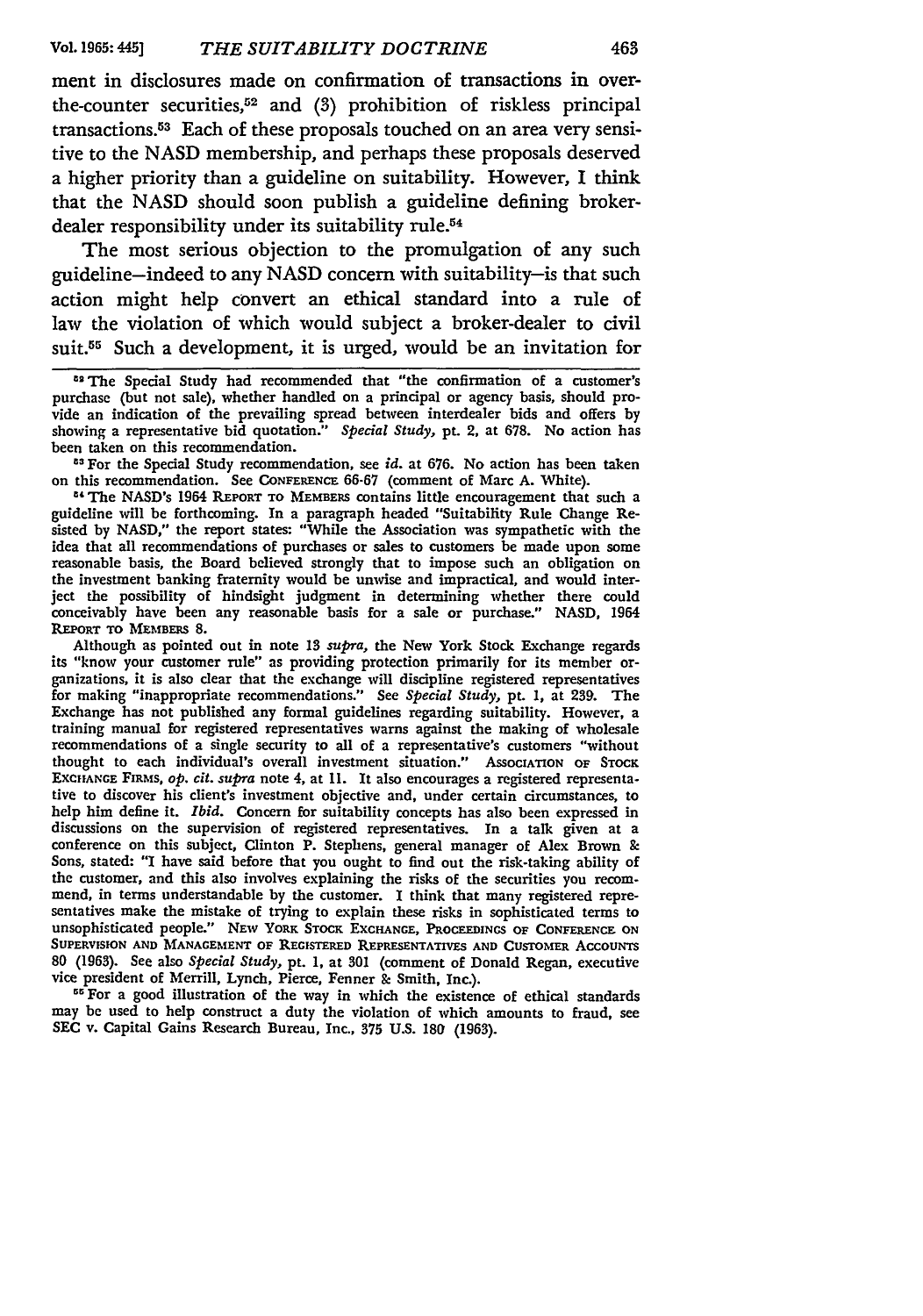disappointed customers to blackmail their broker-dealers. These fears are corroborated, it is claimed, by the number of broker-dealers who, after the publication of the Special Study, received letters making claims based on the unsuitability of securities which had been purchased from them. These claims were couched in almost verbatim quotes from the Special Study or newspaper accounts of that document.<sup>56</sup>

A case which seems particularly to frighten the securities industry is the one in which the "greedy old lady" who has lost money speculating in the market comes into court posing as the "sweet trusting widow" who has put her life savings into what is now worthless stock and asks a jury to give her relief against her faithless (and wealthy) broker. Although the suitability doctrine requires that suitability be judged in the light of circumstances as they existed when the recommendation was made, the trier of fact will undoubtedly be influenced by the situation as it exists when the case is heard-and everyone knows that worthless stock is suitable for no one.<sup>57</sup> The industry fear of court-especially jury-review of such cases seems to be shared by the Commission. Its general counsel recently stated that:

The concept of suitability originated with the NASD as an ethical principle. That's where it basically belongs.... What it involves is applying the judgment of the men in the industry to the problem of what is an ethical way to do business and what isn't. There has been some suggestion or some apprehension that the Commission is trying to convert the concept of suitability into a rule of law. I think that apprehension is exaggerated.<sup>58</sup>

Although such assurances undoubtedly have allayed some industry fears,<sup>59</sup> the apprehension remains that the courts, which have sometimes gone beyond the Commission in articulating broker-dealer

59 The industry has been under the impression that the Commission staff desires extension of the suitability rule as a legal responsibility. See **CONFERENCE 105** (comments of Thomas **A.** O'Boyle and Philip A. Loomis, Jr.).

<sup>&</sup>lt;sup>55</sup> See CONFERENCE 101 (comment of Thomas A. O'Boyle).<br><sup>57</sup> The time at which review of the broker-dealer's action occurs is only one of the troublesome factors. Another is that the trier of fact will simply see the case "Smith v. Multi-Million Dollar Firm" and not understand the business context within which the transactions were made. **<sup>5</sup>**

**s CONFERENCE 103** (comment of Philip A. Loomis, Jr.). Mr. Loomis stated that the only instances in which the Commission has converted the suitability concept into a rule of law are in the context of the boiler-room. *ibid.*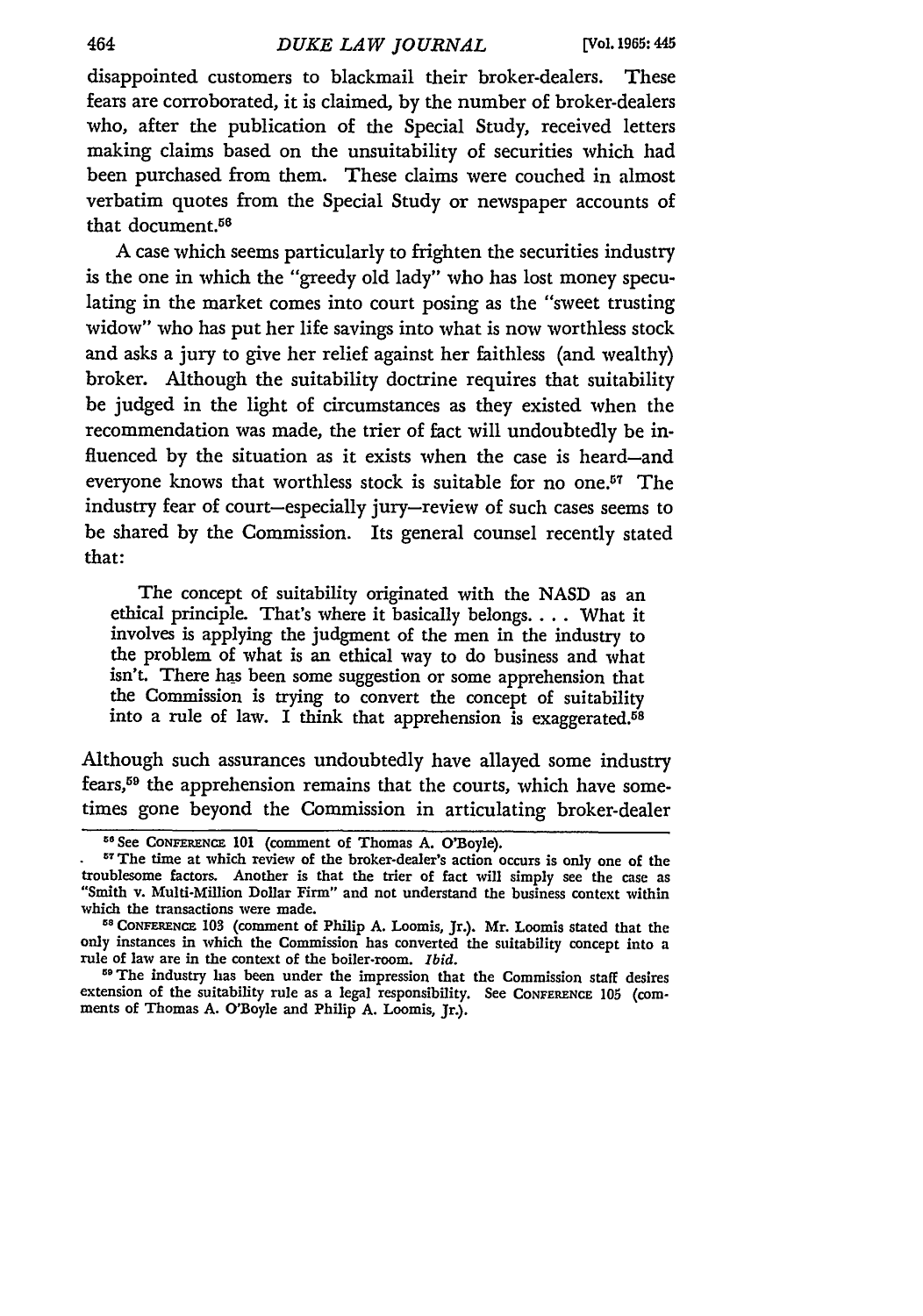responsibilities under the anti-fraud sections of the securities laws, will not exhibit the Commission's restraint.<sup>60</sup>

As yet there appears to have been no lawsuit in which a plaintiff has recovered damages on the ground that unsuitable securities were recommended and sold to him. Moreover, it has been held that violation of New York Stock Exchange or NASD rules does not give rise to a private cause of action-at least under federal law.<sup>61</sup> Even though such holdings have occurred recently, there are a number of suits now pending which seek relief for, among other things, violation of a responsibility to recommend and sell only suitable securities. A number of suits involving claims of similar violations have been settled-in part perhaps because of the fear that a court will impose civil liability in a case involving an appealing fact situation.

Some persons in the securities industry seem to take the position that if no one says anything about suitability, the problem will disappear as soon as the suits "instigated" by the Special Study are disposed of. Under this approach promulgation of a guideline grappling with the problems presented by the suitability doctrine and defining its scope would be sheer folly. I disagree with that conclusion. Indeed, I think that refusal of the NASD to explain and enforce its suitability rule would increase the likelihood that a a court would grant recovery in a case alleging a violation of the responsibility to make only suitable recommendations.

Consider the case described above from the judge's point of view. The pleadings show that a widow has lost money, which she now needs in order to live, by investing in stocks which appear not to have been of the highest quality. The broker on whom she claims to have relied failed to warn her to refrain from making such purchases. Indeed, he may have encouraged her. Further, he has

**6l** O'Neill v. Maytag, **CCH** FED. SEc. L. RaP. 91,466 **(2d** Cir. 1964); Colonial Realty Corp. v. Bache & Co., **CCH FED.** SEC. L. REP. 91,351 (S.D.N.Y. 1964). For a discussion of the possibility of alleging a violation of state law for failure to live up to the responsibilities created by the suitability concept, see note **75** *infra.*

**<sup>10</sup>** One example of judicial willingness to go beyond Commission concepts appears in the concurring opinion of Judge Clark in Kahn v. **SEC, 297 F.2d** 112, 114 **(2d** Cir. **1961),** in which he explained his understanding of the Commission's shingle theory: "The essence of this theory is that in certain circumstances one who sells securities to the public-who hangs out his shingle-implicitly warrants the soundness of statements of stock value, estimates of a firm's earnings potential, and the like...." *Id.* at 115. The suggestion that a broker-dealer implicitly warrants the soundness of statements of stock value goes beyond any language in Commission opinions. See **JENNINGS** & **MARSH,** SECURITIES REGULATION 693-94 **(1963).** See also **CONFERENCE 10** (comment of Manuel F. Cohen).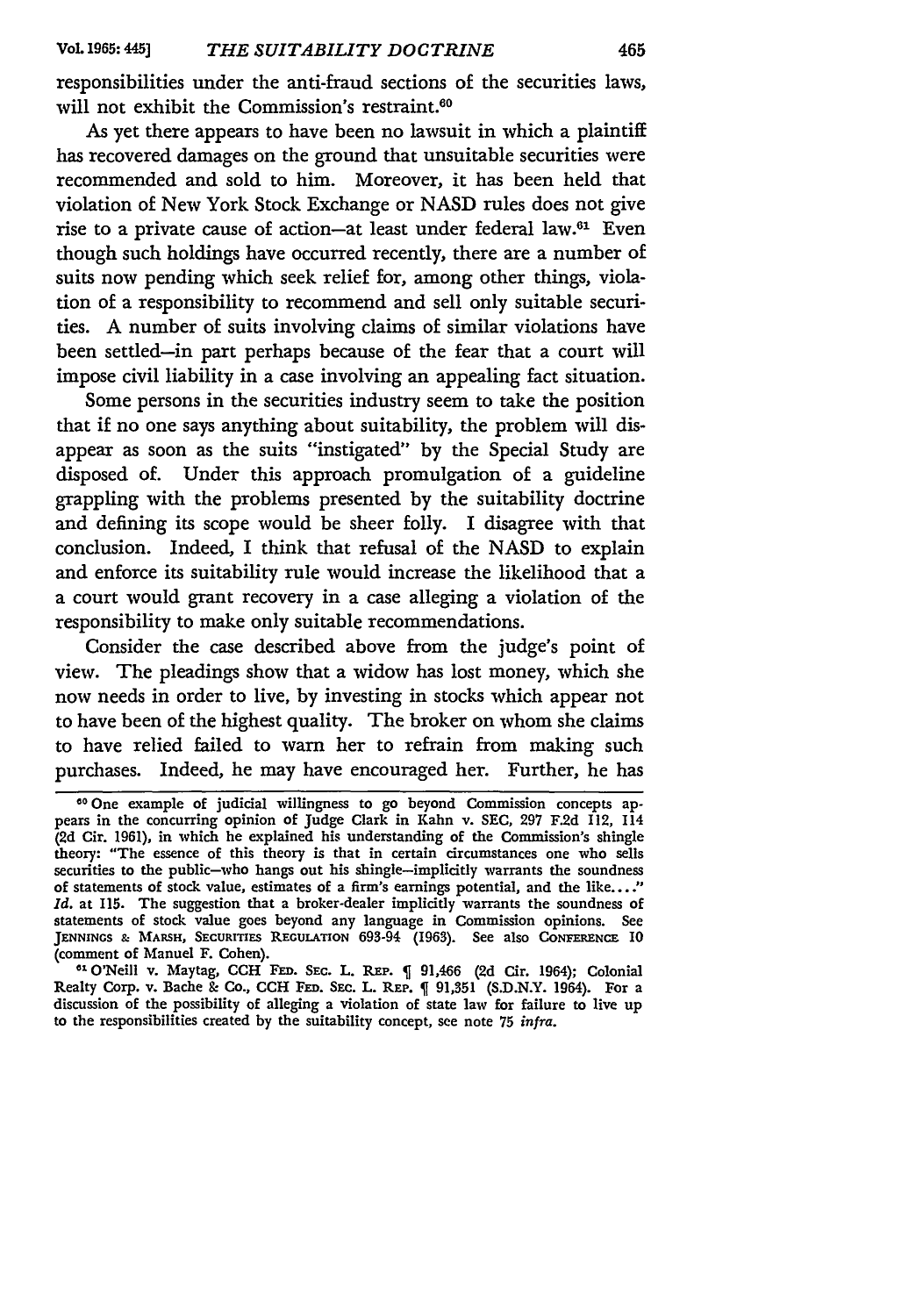earned a substantial amount in commissions for his services in these transactions. The defense is that the broker-dealer's only duty was not to lie or .tell any half-truths about the stocks (which he did not do), and that the decision to buy was the customer's. Perhaps some broker-dealers would think it incumbent upon them, as an ethical matter, to warn the customer against making such purchases, but that is a business judgment for each broker-dealer to make. It would not be surprising to find a court confronted with this situation looking for some way in which this widow and others like her could be protected. In the light of existing law-the development of the implied warranty of fitness for a special purpose, the implications of some of the language in *Anderson v. Knox*,<sup>62</sup> and (perhaps most helpful) the articulation of suitability standards by the Commission under the anti-fraud provisions of sections 10 and 15 of the Securities Exchange Act-a court might experience little difficulty in holding that the widow had a cause of action against the broker-dealer. The Guideline itself may be helpful in supporting such an action, because the responsibility for fair dealing about which it talks sounds very similar to the Commission's shingle theory,<sup>63</sup> violations of which may give rise to private causes of action. The Guideline says nothing which would support a dichotomy between ethical and legal responsibility in this area.

Assuming-and I do so assume-that it is more desirable for the standards of conduct under the suitability doctrine to be developed within the framework of the self-regulatory process than through action by the courts, it would seem to be essential that the courts be persuaded that self-regulation is capable of-and is-dealing with the problem of providing protection for the investing public. The Maloney Act<sup>64</sup> under which the NASD was created sought to encourage "obedience to ethical standards beyond those any law can establish."<sup>65</sup> It recognizes that the legal process as it functions in the

**<sup>02</sup>297 F.2d 702** (9th Cir. 1961), *cert. denied,* **370 U.S. 915 (1962). See** text accom- -panying notes **28-29** *supra.*

**<sup>63</sup>**For an analysis of the shingle theory, see Cohen & Rabin, *supra* note **6,** at **702-07. 6,52** Stat. **1070 (1938), 15 U.S.C.** § **780-3 (1958).**

**<sup>65</sup>** Address **by** William **0.** Douglas to the Bond Club of Hartford, Conn., Jan. **7, 1938.** Both the Senate and House reports on the Maloney Act pointed out that one aspect of the problem of regulating the over-the-counter markets was "to cope with those methods of doing business which, while technically outside the area of definite illegality, are nevertheless unfair both to customer and to decent competitor, and are seriously damaging to the mechanism of the free and open market...." **S. REP.** No. 1455, 75th Cong., **3d** Sess. 3 **(1938);** H.R. REP. No. **2307,** 75th Cong., **3d** Sess. 4 **(1938).**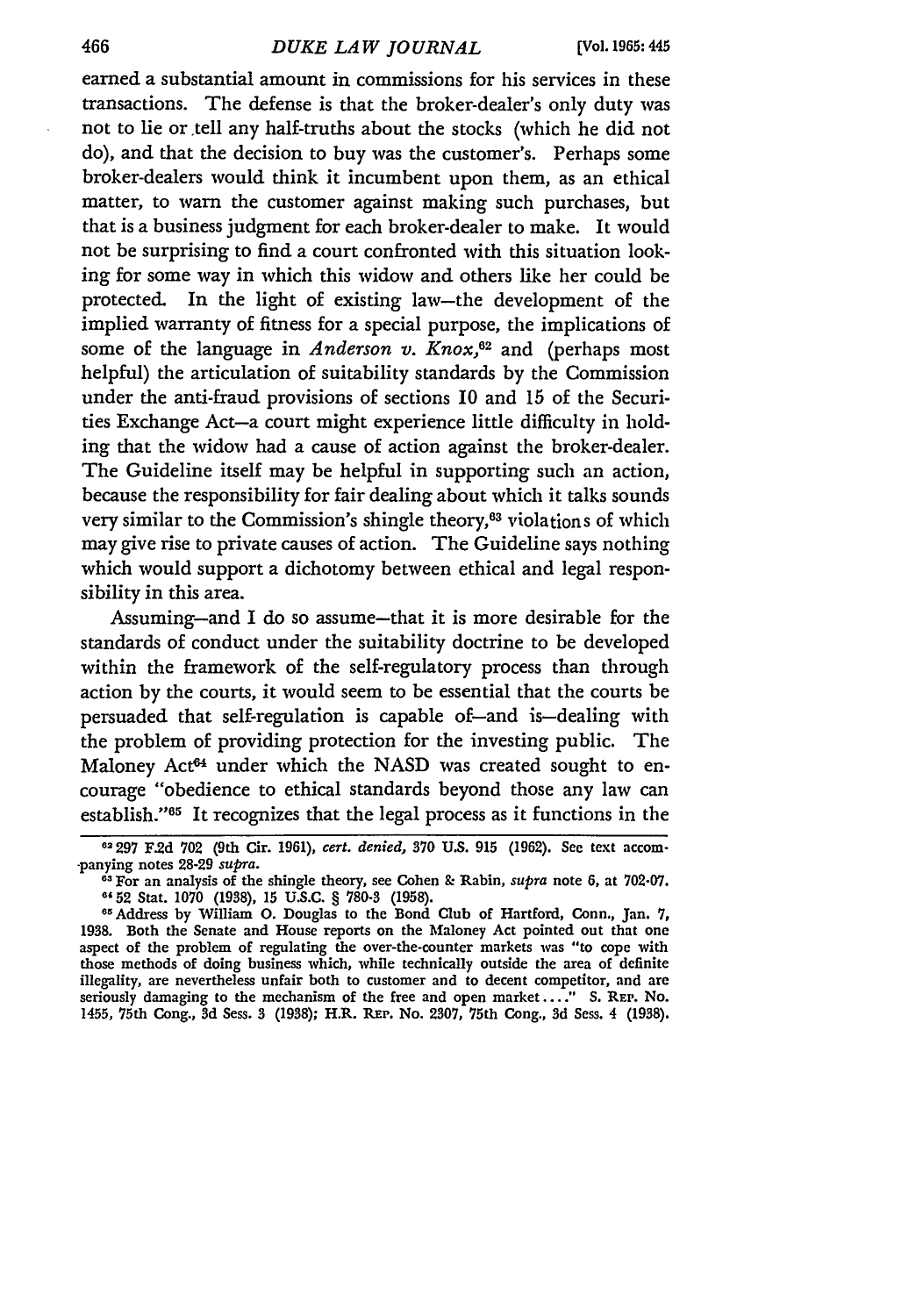courts may be a clumsy instrument for constructing and enforcing business ethics. The framers of the act wanted to give the more subtle instrument of self-regulation the first opportunity to resolve some of the delicate questions involved in developing standards of broker-dealer conduct.<sup>66</sup> However, self-regulation was conceived as only one aspect of a process of cooperative regulation.<sup>67</sup> The essence of cooperative regulation is that where the self-regulatory process fails to meet a regulatory need, direct regulation must fill the gap. Commission articulation of suitability standards under the anti-fraud provisions of the securities laws is one example of how this process has worked. Judicial articulation of a standard under which customers may recover damages from broker-dealers who have sold them unsuitable securities may prove to be an additional example of how the process works.

One difficulty in persuading a court that the self-regulatory process can effectively cope with the problems raised by the suitability cases may be the inability of the NASD to make a plaintiff, such as the widow in the hypothetical case described above, whole by ordering restitution. Although neither the board of governors nor the district committees have power to order restitution in connection with disciplinary proceedings, it is generally recognized that if a member makes restitution he may be less severely penalized than he would otherwise have been. This practice seems to be proper and desirable, and it should be embodied in a formal interpretation. Indeed, the NASD might go further and adopt a rule under article VII, section 3 of its by-laws permitting the imposition of a penalty in an amount sufficient to make whole customers who have been damaged by the improper acts of the member being disciplined.68 The NASD would then pay the customer that part of the fine necessary to effect restitution.<sup>69</sup> One advantage in the NASD assuming the power to, in effect, order restitution is that it, unlike a court, need not order full restitution. It can take into

**<sup>68</sup>**See *Special Study,* pt. 4, at **716-17.**

**<sup>07</sup>**See *id.* at 692-728.

**<sup>08</sup>**Under present rules no member or registered representative may be fined in excess of **\$1,000.** NASD Rules of Fair Practice, art. *V,* **§ 1,** NASD Manual D-23.

**<sup>60</sup>**If the fine imposed is beyond the ability or desire of the member to pay, the NASD has no sanction, other than suspending the member until he does pay. See NASD Manual **H-7.** Consequently, in cases involving broker-dealers who would rather be suspended from the association than pay a huge fine, the NASD would have no power to assure that the customer would be made whole.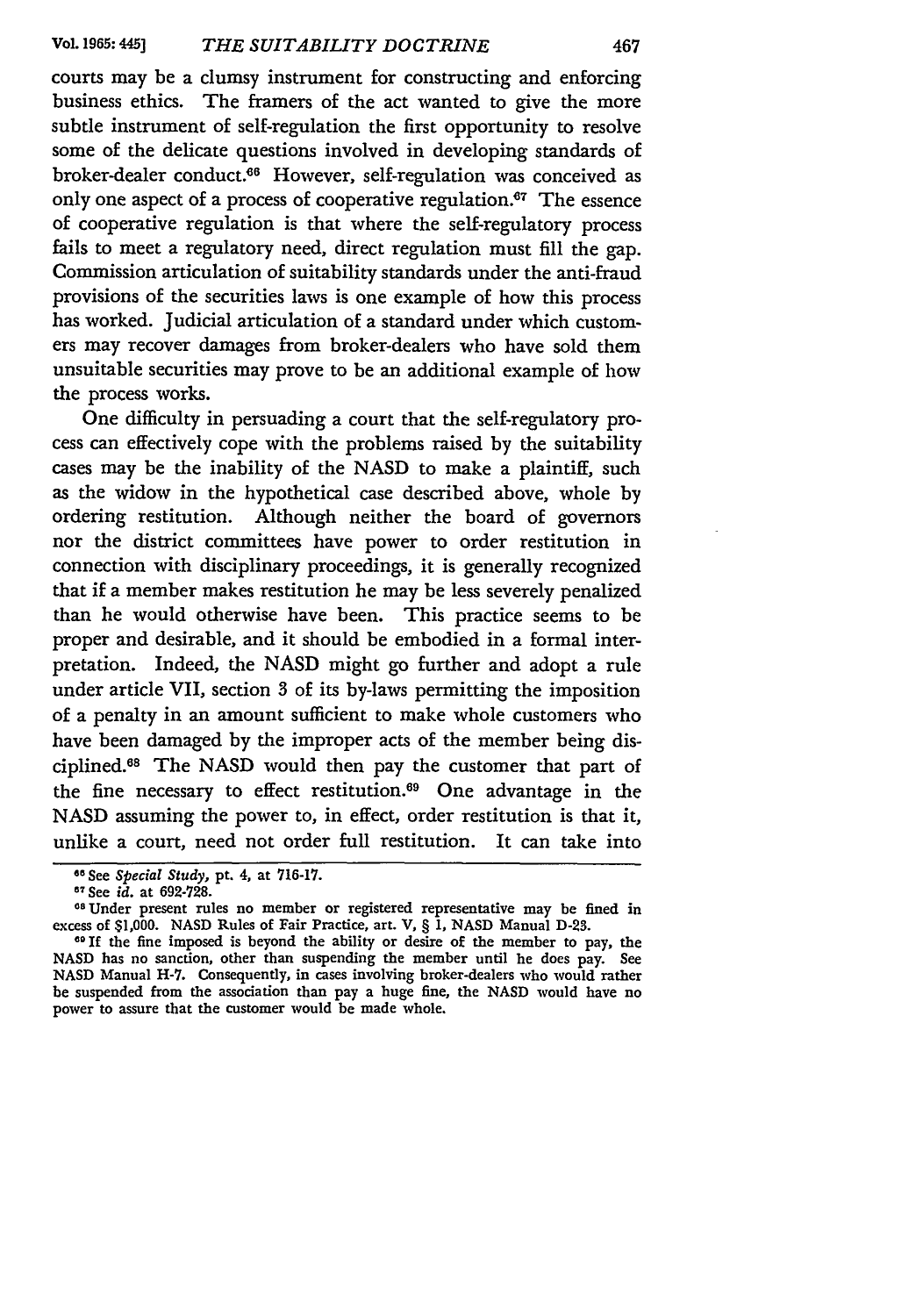account the degree to which the customer took reasonable steps to protect himself and the extent to which the broker-dealer sought to put the customer in a position so that he could protect himself.70

If the NASD decides to face the problems presented by the suitability doctrine squarely, it should be able to look to the Commission for substantial help and encouragement, since the Amendments Act thrusts upon the Commission a type of regulatory responsibility akin to the self-regulatory responsibility of the NASD. The original draft of the Amendments Act required all registered brokers and dealers to join a registered securities association,71 but objections from certain elements in the securities industry-particularly certain mutual fund underwriters<sup>72</sup>-resulted in a compromise. Under the new act no registered broker or dealer is required to join a registered securities association, but every broker or dealer who is not a member of such an association is subject to direct regulation by the Commission.73 The act places a responsibility on the Commission, identical to that imposed on the NASD, of promulgating rules and regulations "designed to promote just and equitable principles of trade."74 Thus, for the first time the Commission is faced with the problem of articulating ethical standards-standards that go beyond fraud concepts. In practical terms this means that the Commission must determine whether it will continue to support the Special Study recommendation for definition of the suitability doctrine and whether violations of the standards articulated should give rise to civil liability.

Assuming that the standards which the Commission enunciates under the mandate of the new act are (at least insofar as they establish responsibilities under the suitability concept) ethical standards,

**<sup>70</sup>** The suggestion that the NASD assume the power to order restitution would make it the arbitrator of disputes between customers and member firms, a role which it has never assumed and for which its present procedures for handling disciplinary pro. ceedings may not be adequate. The NASD role under this suggestion would differ from that of the New York Stock Exchange in making available facilities for arbitrating disputes arising out of the business of member organizations. See New York Stock Exchange Constitution art. VIII, N.Y. STOCK **EXCH. GUIDE 1351-57 (1960);** New York Stock Exchange Rules 481-91, N.Y. STOCK EXCH. **GUIDE** 2481-91 (1963).

**<sup>71</sup>S.** 1642, H.R. 6789, H.R. **6793,** 88th Cong., Ist Sess. § **6** (a) (1963).

**<sup>72</sup>** See *Hearings on H.R. 6789, H.R. 6793, S.* 1642 *Before a Subcommittee of the House Committee on Interstate and Foreign Commerce,* 88th Cong., Ist & 2d Sess., pt. 2, at 836-40, 843-45 (statement of Arthur V. Toupin, General Counsel, Insurance Securities, Inc.). See also *id.* at 775-77, 781-83. **<sup>7</sup> <sup>3</sup>**Securities Exchange Act of 1934, §§ 15 **(b)** (8)- (10), added by 78 Stat. 572-73 (1964).

**<sup>74</sup>**Securities Exchange Act of 1934, § **15** (b) (10), added by 78 Stat. **573** (1964).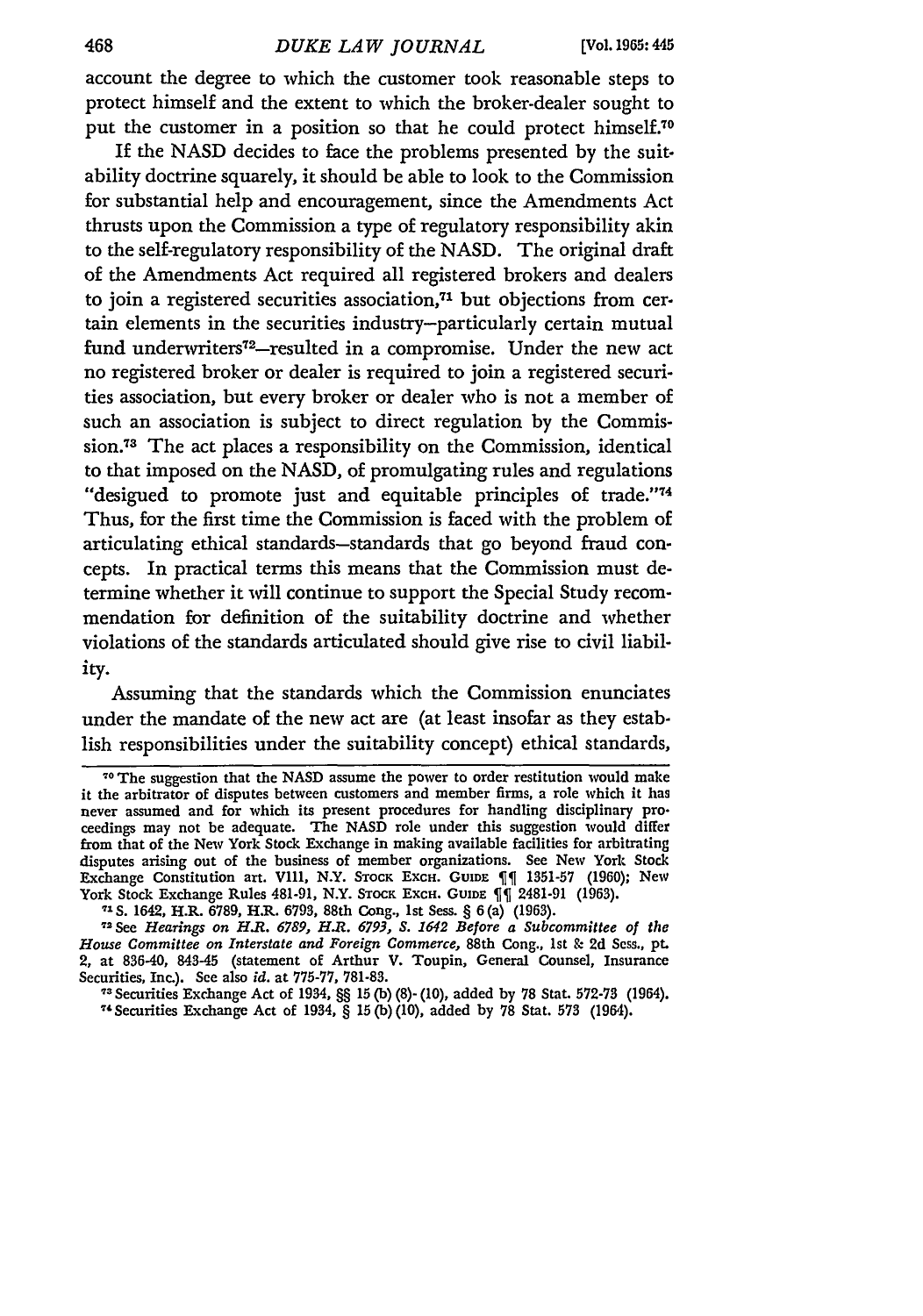the violation of which should not give rise to civil liability, it would be desirable for the Commission to announce its position to that effect in the release accompanying the promulgation of the rules. Indeed, it would be helpful and proper for this determination to be included among the rules themselves.<sup>75</sup> Once the Commission determines that it can best accomplish its responsibility for promoting high standards of conduct among non-member broker-dealers by insulating such broker-dealers from civil liability in the suitability area, authority for promulgating a rule to that end seems to exist in the broad wording of section 23 (a) of the Securities Exchange Act which states that the Commission shall have the power "to make such rules and regulations as may be necessary for the execution of the functions vested in them by this title."<sup>78</sup>

Commission action along these lines might be helpful in supporting the claim that a violation of the NASD's suitability rule should not give rise to civil liability.<sup>77</sup> Moreover, it is arguable that the Commission could adopt a rule under section 23 (a) insulating NASD members from civil liability in such cases. Since the Com-

The Commission might be reluctant to include an exculpatory rule for brokerdealers who are not members of the **NASD,** because, unlike the **NASD,** the Commission has no power to levy fines. See Phillips **&** Shipman, *An Analysis of the Securities Acts Amendments of 1964,* 1964 DuKE **LJ. 706, 826.**

77Imposition of civil liability on the broker-dealer may be based not only on violations of fraud concepts in the securities laws, but also on the theory that a broker-dealer's failure to live up to what are thought to be generally accepted standards of responsibility under the suitability concept constitutes a violation of state tort law principles. See Morris, *Custom and Negligence,* 42 **COLUm.** L. Rav. 1147 (1942). Articulation of standards governing the conduct of broker-dealers gives rise to certain expectations on the part of the broker-dealer's customers. When these expectations are disappointed and as a result the customer is harmed, he is entitled to damages. The crux of this theory is that the customer has justifiably relied upon the broker-dealer to his detriment. Liability need not arise under this theory, however, if the standard of conduct is clearly labelled as exclusively ethical in nature.

**<sup>71</sup>** Action **by** rule is desirable because a court may be more reluctant to substitute its own judgment for that of the Commission in reviewing a rule than it would be in reviewing the effect of a statement in a release.

**TO A** case against the authority of the Commission to promulgate such a rule might be posited on the language in § **27** of the Securities Exchange Act which grants **U.S.** district courts exclusive jurisdiction of all suits "brought to enforce any liability or duty created **by** this title or the rules and regulations thereunder." Since the Supreme Court has held that this section creates private rights of action, **J.** I. Case Co. v. Borak, **377 U.S.** 426 (1964), it may be argued that the Commission has no power to destroy any right of action created **by** § **27** for violation of a rule promulgated under § **15** (b)(10). Although such an argument may be persuasive in connection with the promulgation of rules defining broker-dealer standards of conduct under fraud concepts, it would not be persuasive in connection with the Commission's new obligation to look beyond fraud concepts in defining broker-dealer standards of conduct under § **15 (b) (10).**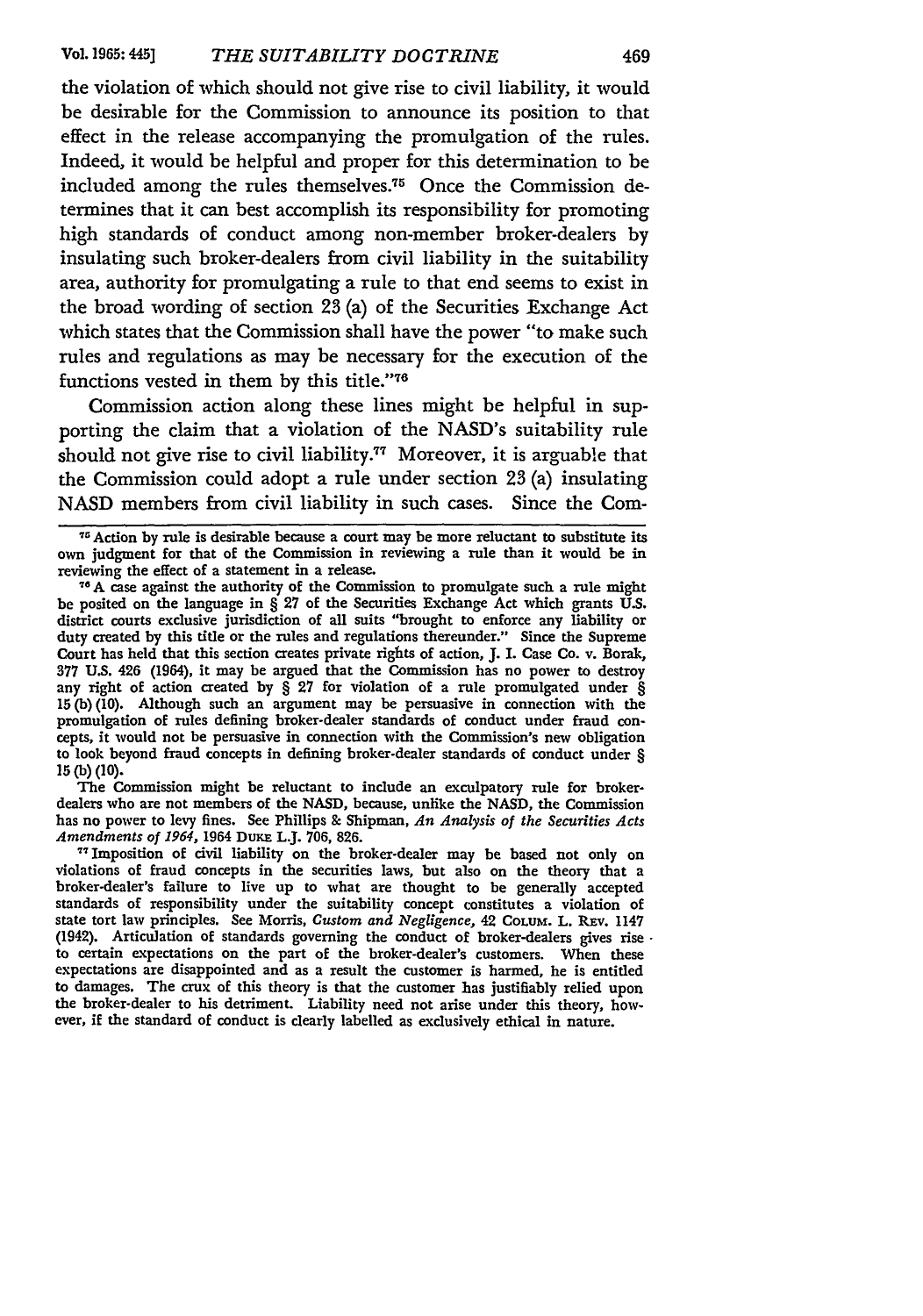mission has no specific power to alter or supplement the NASD's Rules of Fair Practice,78 the authority for adoption of such a rule would have to derive from the Commission's general responsibility for regulation of the securities markets and the Commission's belief -shared by Congress and the Special Study-that a key to such regulation is the creation of a broker-dealer community which is willing to assume many of the responsibilities of professionalism. If the promulgation of such a rule would encourage the NASD to take a stance which would support the assumption of desirable professional responsibilities by its members, then the rule could be supported by the broad language of section 23 (a).

The major problem in attempting to provide insulation from civil liability in the suitability area by means of a rule is the difficulty in articulating a meaningful line of demarcation between failure to meet responsibilities imposed by the suitability doctrine and violations of fraud concepts. In every case in which suitability concepts have been articulated there have also been fraud grounds for disposing of the case. In those cases there have been lies, half-truths and failures to disclose with respect to the security involved. Insofar as the suitability doctrine reflects an attempt to provide a substitute for disclosure concerning the security there is a tendency for the fraud and suitability doctrines to merge. The point of merger is in the area concerning the failure to disclose. Fraud has been implied where the special relationship between two parties raises a duty to disclose facts and the disclosure is not made. 79 It may be argued that

**<sup>7</sup> <sup>8</sup>**The Commission's power to alter or supplement **NASD** rules under § *15A* **(k)** (2) of the Securities Exchange Act is confined to organizational aspects of the NASD. *Special Study,* pt. 4, at 705-06. However, the Commission has used its power to review NASD disciplinary proceedings to help define concepts of "high standards of commercial honor" and "just and equitable principles of trade." See Cohen **&** Rabin, *supra* note 6, at 707-08.

**<sup>79</sup>**See Strong v. Repide, **213 U.S.** 419 **(1909).** In its only consideration to date of the anti-fraud provisions of the federal securities laws, the Supreme Court took the view that when Congress attempted to codify the common law of fraud in the Invest. ment Advisers Act of 1940, it did so "'remedially' as the courts had adapted it to the prevention of fraudulent securities transactions by fiduciaries, not 'technically' as it has traditionally been applied in damage suits between parties to arm's-length transactions involving land and ordinary chattels." **SEC** v. Capital Gains Research Bureau, Inc., **375 U.S.** 180, 195 (1963). The *Capital Gains* case involved scalping by an investment adviser-that is the practice of buying shares of a stock shortly before subscribers to the advisory service sold by the investment adviser are urged to buy the stock for long term investment, and sale of the stock by the adviser shortly after the recommendation is made so that advantage can **be** taken of the temporary market effect of the buy recommendation. The Commission argued that the fiduciary relationship between the adviser and the subscribers to his service required him to disclose his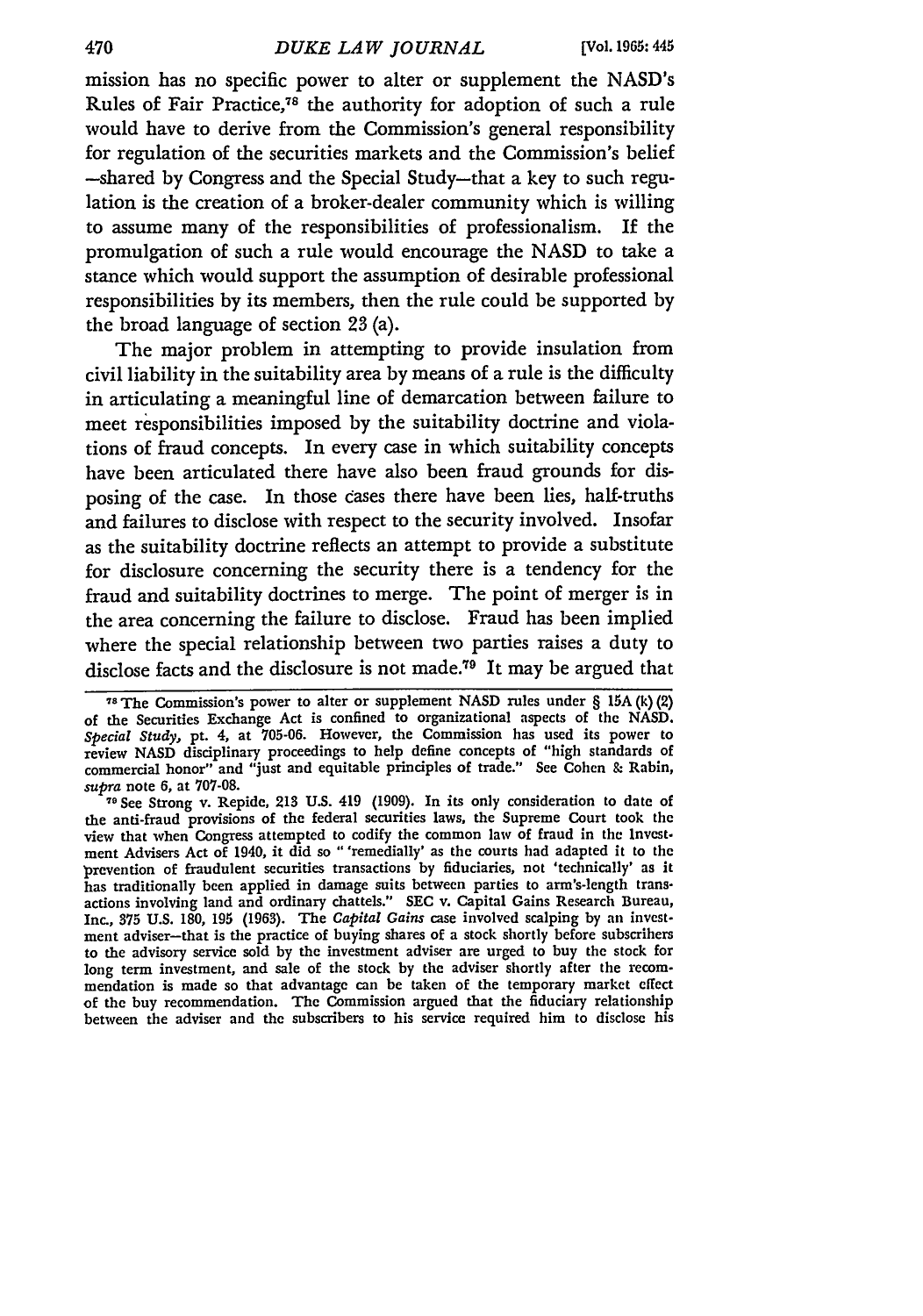the suitability doctrine presupposes such a relationship between the broker-dealer and his customer.

The problem can be illustrated in terms of the "trust and confidence" cases in which the broker-dealer has churned his customer's account or otherwise abused the relationship.<sup>80</sup> These cases have been decided under suitability rules and under the anti-fraud provisions of the securities laws. To the extent that they are properly treated under the latter, these cases give rise to civil liability. The finding of trust and confidence in these cases rests either on the fact that the broker-dealer has expressly been given control over his customer's account or on the fact that the relationship between the customer and the broker-dealer developed in a manner which resulted in the broker-dealer having de facto control over the account. These cases (which are properly treated as fraud cases) are different from those at which the suitability doctrine is directed, because here the broker-dealer consciously engages in a course of conduct which is designed to create an expectation in the customer that he may rely on him to a far greater extent than would be expected in the normal broker-dealer-customer relationship. Accordingly, in a case where the broker-dealer has had a long-standing relationship with a customer and the customer has come to rely on him, it may be that a court would hold the broker-dealer civilly liable for failure to make a suitable recommendation or-less likely-for failing to prevent the customer from making an unsuitable purchase. Such a case is easily distinguished, however, from the case in which the broker-dealer has had only minimal contacts with the customer. For example, although the aspect of the boiler-room cases which involves wholesale recommendation of a security to unknown customers violates broker-dealer responsibilities in the suitability area (ethical), it does not, in my view, constitute the kind of conduct which should give rise to civil liability (fraud).

Even if a distinction along these lines is too subtle (or perhaps ephemeral) to support an exculpatory rule,<sup>81</sup> there is still merit in

<sup>81</sup> If the suitability doctrine does represent only an ethical standard, the Commission should logically refrain from using suitability concepts in the prosecution of boiler-

scalping activities. The lower courts had held that failure to make such disclosure did not violate the anti-fraud provisions of the Investment Advisers Act of 1940, **SEC v.** Capital Gains Research Bureau, Inc., **191** F. Supp. 897 (S.D.N.Y. 1961), *aff'd, 300* F.2d 745 (2d Cir. 1961), *aflirmance upheld on rehearing,* **806** F.2d **606** (2d Cir. **1962),** rev'd, 375 U.S. 180 (1963), a conclusion with which the Supreme Court disagreed.

<sup>&</sup>lt;sup>80</sup> See cases cited note 14 *supra*.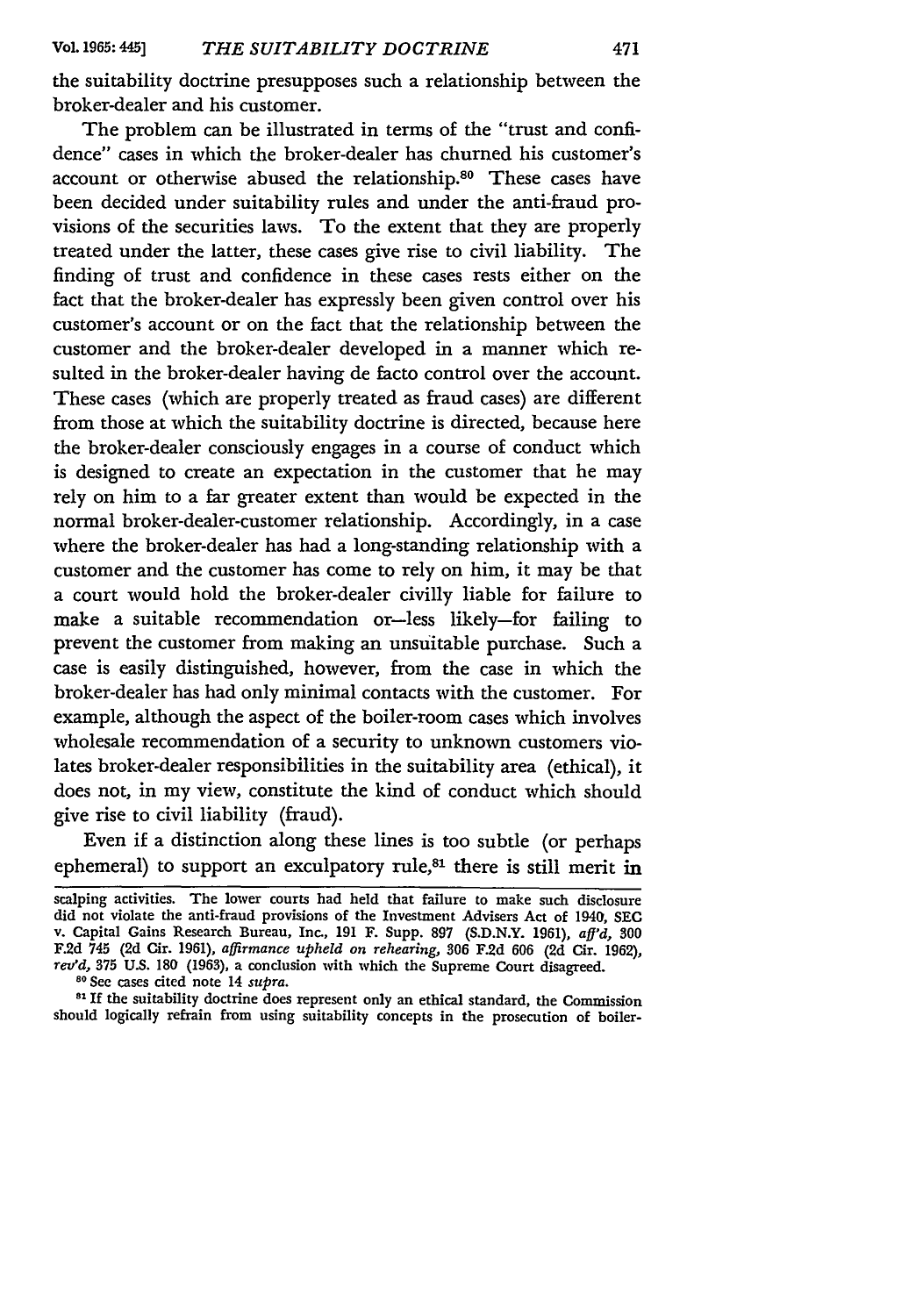promulgation of an NASD guideline on suitability. The existence of such a guideline (and NASD enforcement of the responsibilities outlined in it) may, as indicated previously, be effective in persuading a court that its intervention is necessary only in a very narrow class of cases in the suitability area. More important, it would provide the broker-dealer community with some meaningful help in understanding and meeting its responsibilities under this evolving doctrine.

### *Outline of a Proposed Guideline*

Such a guideline should begin by pointing out that individual investors have different risk thresholds and that different securities or combinations of securities are suitable for these varying thresholds. It should go on to state that when a broker-dealer recommends a security to a customer he has a responsibility to determine that the security recommended is within the particular customer's risk threshold. The guideline must make clear the unacceptability of the attitude manifested by one salesman who told the Special Study that the basis on which he selected securities for recommendation to customers was: "Whatever they come in, like a grocery store. Now we got beans and now we got bread."<sup>82</sup> The only time when the brokerdealer should be relieved of this responsibility is when his only rela-

room cases. The Commission may be unwilling to exercise such restraint, however, in view of the fact that use of suitability concepts minimizes the Commission's burden **of** proof. This point is illustrated in a recent case involving a review of **NASD** disciplinary proceedings. **C.** Gilman Johnston, **SEC** Securities Exch. Act Release No. **7390** (Aug. 14, 1964). In that case the defendant aggressively merchandised its own stock and convertible debentures (both described in the opinion as involving an "extraordinarily high degree of risk') to a large number of small investors. The salesmen were, as defendant knew, "inexperienced and unfamiliar with the risks involved in the securities." No evidence was presented concerning the identity or investment needs of any of the customers. The NASD's finding of a violation of its suitability rule was sustained on the theory that neither the salesmen nor the firm had any reasonable basis for believing that the securities were suitable. Absent the ability to rely on violation of the suitability rule, it would have been necessary to prove what was communicated, tie the communications made orally over the telephone to the .broker-dealer and assemble evidence about the issuer to show that the representations made were false and misleading. See Note, *A Symptomatic Approach to Securities Fraud: The SEC's Proposed Rule 15c2-6 and the Boiler Room,* **72** YALE L.J. 1411 **(1963).**

Rule 15c2-5 (a) (2), which requires a salesman to obtain information about his customer and determine the suitability for the customer of the transactions to which the rule applies, also seems to constitute an undesirable utilization of the fraud concept if the **NASD** itself sets forth and enforces an adequate suitability doctrine.

*<sup>82</sup>Special Study,* pt. 1, at 264. The proprietor of the firm in which that salesman was employed explained to the Special Study: "I think that any underwriting is a suitable investment, however speculative it might be." *Ibid.*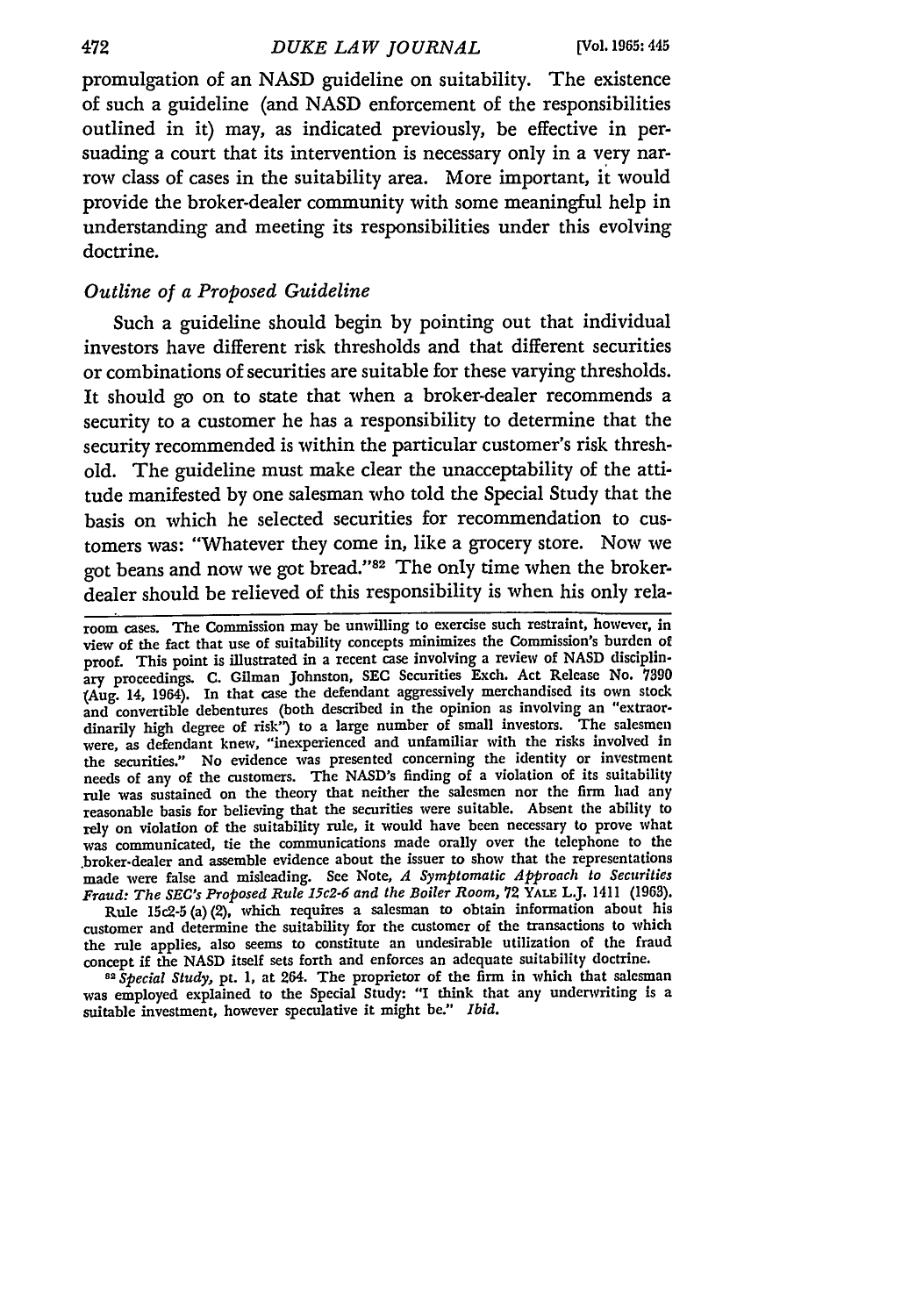tionship with the customer is that of an order clerk. If a customer calls a broker-dealer and tells him to buy 100 shares of XYZ stock, the broker-dealer should be able to do so without attempting to determine whether that security is suitable for the customer. However, if the -broker-dealer has had a prior relationship with the customer going beyond that of serving as an order clerk, and if on the basis of information which he knows or should know about the customer's risk threshold he determines or should determine that the security is unsuitable, he should be required to inform his customer that he thinks the security is unsuitable. Once he has informed the customers of his determination, he should be free to sell him the security.<sup>83</sup>

Since the suitability doctrine requires the broker-dealer to relate the risk aspects of the security to his customer's risk threshold, it necessarily implies that the broker-dealer must make a reasonable effort to obtain information concerning the customer's risk threshold.84 The guideline should clearly indicate that the words "if any" in the NASD's suitability rule serve only to reflect an awareness that in some situations a broker-dealer may not be able to secure all the information that may be helpful concerning his customer's willingness and ability to take risks, and that he may have to proceed on the basis of the information that he does receive.<sup>85</sup> Under no circumstances should the broker be permitted to evade his obligations by attempting to learn as little as possible about the risk thresholds of his customers. On the contrary, the guideline should encourage broker-dealers to establish procedures under which new customers

<sup>53</sup> When practical, it is desirable to inform the customer in writing (or have the customer sign a statement) that he is purchasing the security despite an adverse recommendation by his broker-dealer.

84 Determining what constitutes a reasonable effort to obtain information under particular circumstances may be difficult. A busy customer who transacts all his business with the broker-dealer over the telephone presents a different situation from the customer who comes into the broker-dealer's office and appears willing to spend a considerable amount of time chatting. The development of guidelines which suggest how much of an effort a broker-dealer must make to discharge his responsibility is precisely the kind of problem to which it is desirable (rather than a court, regulator or professor) address itself.

<sup>65</sup> If the broker-dealer has no information about his customer's investment objectives or financial needs and resources it is impossible for him to recommend a security to the customer. See pages **475-76** *infra.* That is the precise problem in the boiler-room cases. If such information is not forthcoming after a reasonable effort, however, the broker-dealer may sell securities to the customer if it is clear to the customer-as it usually will be-that he may not rely on the broker-dealer to prevent him from purchasing unsuitable securities.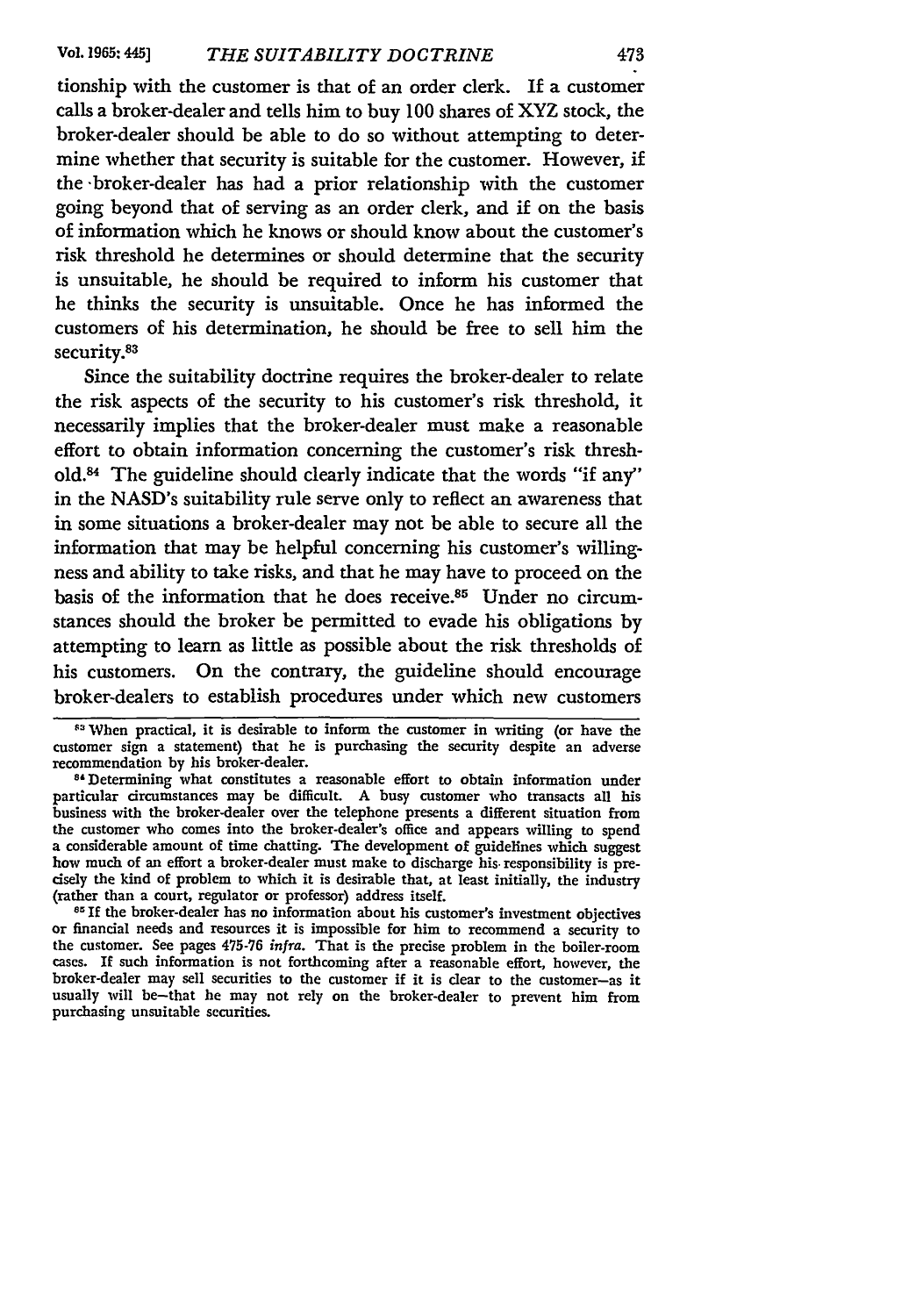will, as a matter of routine, be asked for information about their financial situation, and under which such information will be kept up-to-date.86 The principal aim of these procedures should be a definition of each customer's risk threshold. The risk threshold concept is broader than the concept of investment objective. Investment objective expresses what the customer wishes to achieve from his investment in relation to his willingness to bear risk. Risk threshold refers to the customer's willingness and ability to bear risk. Choice of an investment objective is personal and must be made by the customer, but the broker-dealer should make sure that the customer fully understands the meaning-including particularly the risk elements-of an objective selected. This would make it unlikely that the customer would choose an investment objective exceeding his ability to bear risk. $87$  The process by which the broker-dealer gets to know his customer and by which the customer learns something about the activity in which he is risking his money is the essence of the suitability doctrine.

Although the guideline should stress the affirmative aspects of the broker-dealer's responsibilities under the suitability doctrine, it should also recognize that the recommendation of a particular security to a particular customer involves an exercise of judgment by the selling broker-dealer at the time of the sale. The guideline should make it clear that if the selling broker-dealer's judgment is subsequently questioned in a proceeding before the NASD's district committee or board of governors, he will only be found to have violated his responsibility if no reasoning broker would have recommended the particular security to the particular customer in

8 <sup>7</sup> The broker-dealer's responsibility in the case where a security meets the customer's investment objective but exceeds his risk threshold is discussed on pages **475-76** *infra.*

<sup>86</sup> One large brokerage firm seeks to obtain the following specific information: Dollar Value of Portfolio  $\frac{1}{2}$  Annual Income  $\frac{2}{2}$  Own Home  $\frac{1}{2}$ Additional Cash Available for Investment \$ \_\_\_\_\_ Approx. Tax Bracket ........ Age Years To Retirement\_\_\_ No. of Dependents.....-.. Annual Savings **\$** Ages of Dependent **Children** Amount of Life Insurance **\$.** Amount Needed for Children's Education \$ \_\_\_\_\_\_\_ When? \_\_\_\_\_\_\_\_\_\_\_\_\_\_ Other -Comments: It also seeks to determine the customer's investment objective using the following broad categories: conservation of capital with stable income, long term growth of capital-income secondary, moderate capital appreciation with reasonable income, short term trading profits, speculative capital gains. See NASD, A GUIDE TO SUPERVISION PROCEDURES 57 (1964). See also **Transcript, pp. 58-60,** United States v. Pandolfo, Crim. Nos. **95, 105, D.N.D.,** Sept., *28,* **1959** (testimony of Harold **E.** Wood).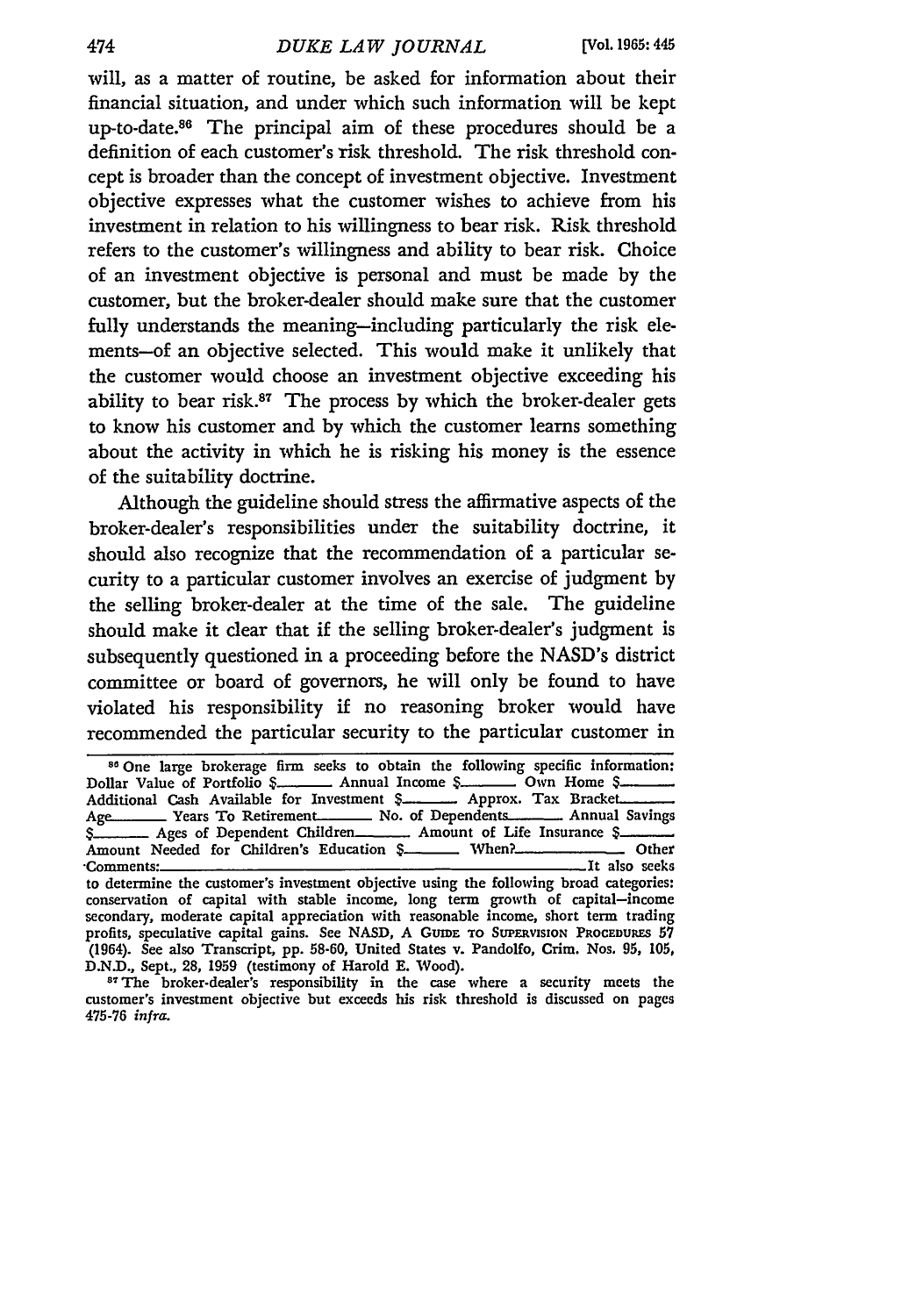light of information about the customer which the broker-dealer knew or should have known. This review must be made in the light of the circumstances which existed at the time the recommendation was made. Price performance of the security after it was purchased-whether favorable or unfavorable-should be irrelevant in determining whether the recommendation was suitable when made.

The guideline should also suggest ways in which some of the common but troublesome cases should be handled. One situation with which the guideline should deal is the case mentioned earlier involving the "sweet trusting widow" who turns out to be a "greedy old lady." Typically, the "sweet trusting widow" has opened an account with an investment objective stressing conservation of capital and stability of income. At some point-and for various reasons -she asks for recommendations of a speculative nature which will permit her to become rich quickly. At first glance, it may seem that no suitability problem arises if the securities recommended meet the new investment objective. However, the literal wording of the NASD's suitability rule suggests, as does the concept of risk threshold, that the broker-dealer cannot, without more, act on her announced change in investment objective. The problem is similar to that which occurs when a customer opens an account and the brokerdealer helps him to decide on the proper investment objective. Here the broker-dealer's responsibility to help the widow is even stronger because of the established relationship between them. Thus, the guideline should state that the broker-dealer must assume the responsibility for ascertaining that the widow understands the investment risks involved in her changed objective. These risks should be explained **by** the broker-dealer in the light of her financial situation as known to him. The conversation between the broker-dealer and the widow may result in: **(1)** The widow's return to her old investment objectives. In this case she would not purchase any of the speculative securities she initially demanded. (2) The widow's adherence to her changed investment objective with the brokerdealer persuaded that she is able-to bear the risks inherent in the new investment objective. In this case he should be permitted to recommend those speculative securities which he thinks are appropriate. **(3)** The widow's adherence to her changed investment objective without, however, the broker-dealer being persuaded that she is able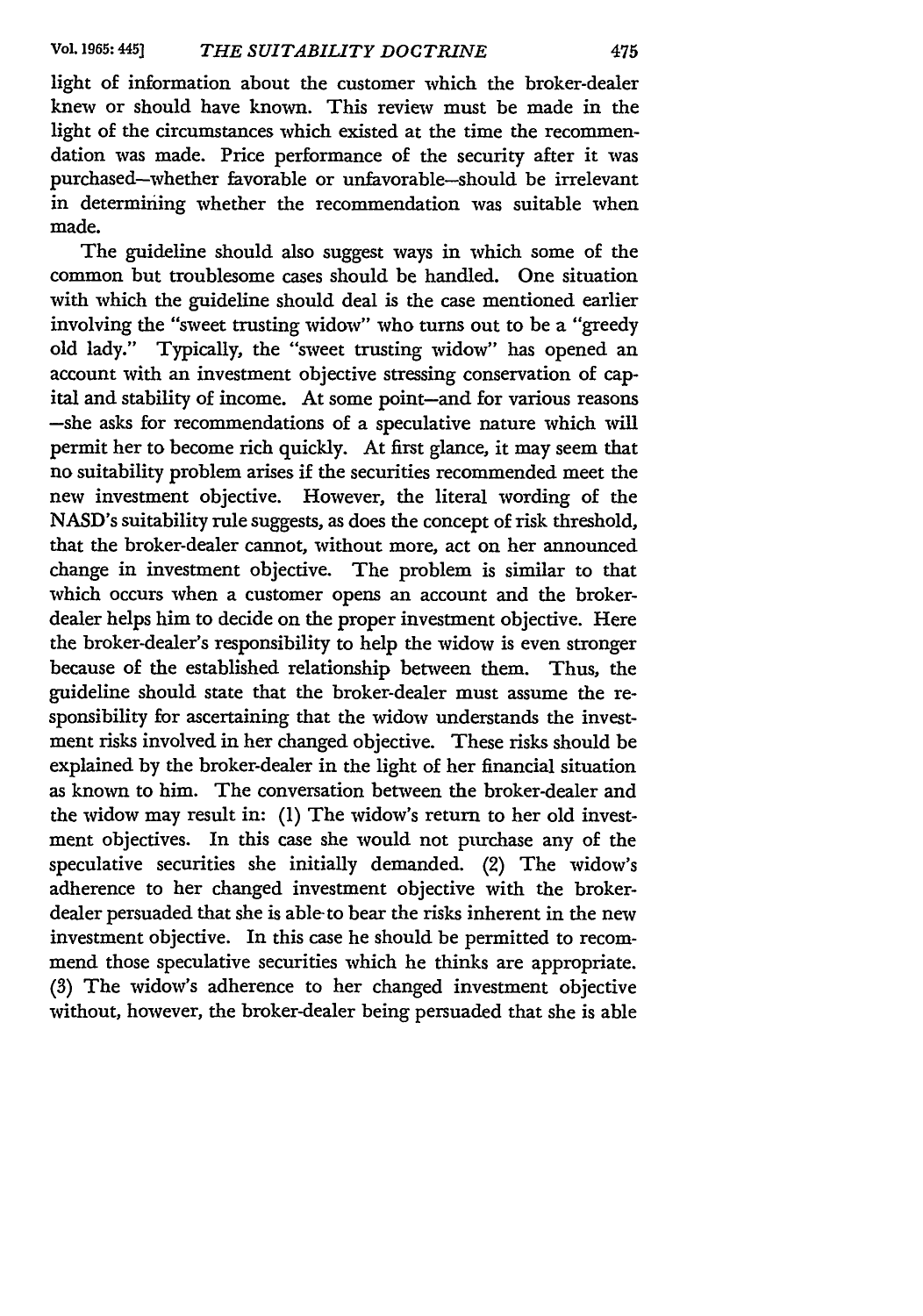#### *DUKE LAW JOURNAL*

to bear the risks inherent in the new investment objective. In this case the broker-dealer should be required to inform the customer that no speculative securities are suitable for her. If, nevertheless, she insists on purchasing such securities, the broker-dealer should be allowed to advise her about various speculative securities and purchase for her the ones which she selects. However, he should not, as long as he thinks that the securities are beyond her risk threshold, be permitted to solicit her purchase of any such speculative securities.

Acceptance of such responsibility by broker-dealers would make good business sense. If the "greedy old lady" becomes the "poor old lady" because her stocks decline in value, she may turn to a regulatory agency or the courts as the "sweet trusting widow" who has been bilked by an unscrupulous broker-dealer. The time spent discussing any customer's financial situation and needs whenever a switch in usual investment patterns occurs may prove valuable, in the event that an action is brought, in showing that the bankerdealer has discharged any responsibility which he may have incurred. Further-and more important-such discussions may preclude the bringing of any action by either discouraging the customer from making an unsuitable purchase or preparing him for the disappointment which may result from the purchase.

The primary purpose of the suggested guideline should be to make the broker-dealer community aware of its obligations under the suitability concept. An important first step in raising standards of conduct is the definition of those standards. Failure to provide such a definition is the major deficiency of the NASD's existing Guideline. **A** second objective of the guideline should be to demonstrate that adherence to the principles set forth in the guideline is-at least in the long run-good business. The communication between broker-dealer and customer fostered by the guideline can be a solid foundation on which to build investor confidence.<sup>88</sup> The third

**S**<br> **88** An interesting parallel in this respect appears in the doctrine of informed consent which has recently been developing in the medical malpractice field. **See** Oppenheim, *Informed Consent to Medical Treatment,* **11 CLEV.-MAR.** L. **REv.** 249 **(1962); 75 HARV.** L. REv. 1445 (1962). Essentially this doctrine requires a doctor to inform a patient of the nature of the risks which a particular treatment entails so that the patient can intelligently decide whether or not to consent to such treatment. Although the development of this doctrine was viewed with some alarm, the conclusion seems to be that the full discussion contemplated by the doctrine "will probably eliminate many of the disappointments and misunderstandings by patients (out of which lawsuits grow)." Oppenheim, *supra* at 264.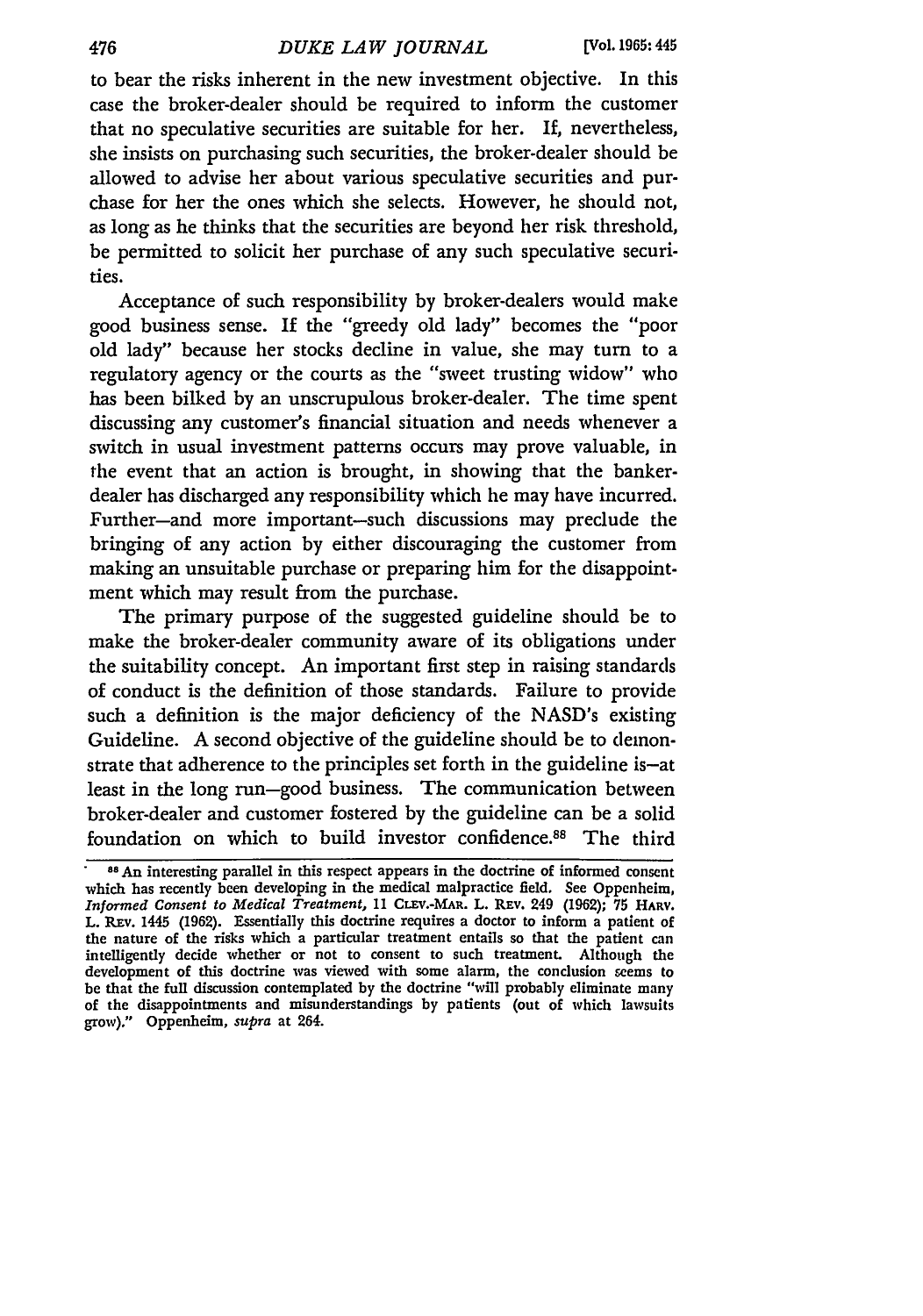function of the guideline would be to suggest procedures to brokerdealers which will help them fulfill their responsibilities under the suitability doctrine. In this connection the drafters of the guideline should be able to draw upon the procedures already adopted by a number of firms to meet self-imposed suitability doctrines.

A number of objections may be raised to promulgation of the suggested guideline. A principal fear is that fullfilling the responsibilities imposed by such a guideline would result in decreased sales. Aggressive merchandising practices would be severely inhibited; the broker-dealer and his customers would become more risk conscious; some customers would be frightened away by the requirement that they undress themselves financially before the broker-dealer. It may well be that the restrictions on selling activity implicit in the proposed guideline would make it very difficult to sell securities to a customer who, immediately prior to the sale, is unknown to the salesman. The over-all impact on sales which would result from imposing upon the broker-dealer the responsibilities outlined in the proposed guideline cannot accurately be predicted.<sup>89</sup> The only basis for forming any sort of judgment in this respect is the experience of those firms which have voluntarily adopted programs designed to implement the assumption of some or all of the responsibilities referred to in the suggested guideline. There appears to be no feeling that the adoption of such programs has resulted in a net loss of sales. Indeed, as suggested previously the opposite result may be anticipated. If the suitability doctrine can foster a feeling of confidence by the public investor in his broker-dealer-because the broker-dealer is required to look out for his customer-the longrun impact on sales should be favorable.

Related to the objection that the proposed guideline would have an adverse impact on sales is the objection that it would force brokerdealers to recommend only the more conservative securities, thus drying up a source of financing for venture capital enterprises. number of the large New York Stock Exchange member firms already have a policy of restricting or prohibiting the sale of low-priced securities by their salesmen. Although it may be true that imposition of the responsibilities of the suitability doctrine would result in a

**<sup>8</sup>O** Regulation of mutual funds at least has been credited with having a favorable long-run effect on sales. WIESENBERGER, INVESTMENT COMPANIES 17, 38 (1964). See also **CONFERENCE** 12 (comments of Manuel F. Cohen).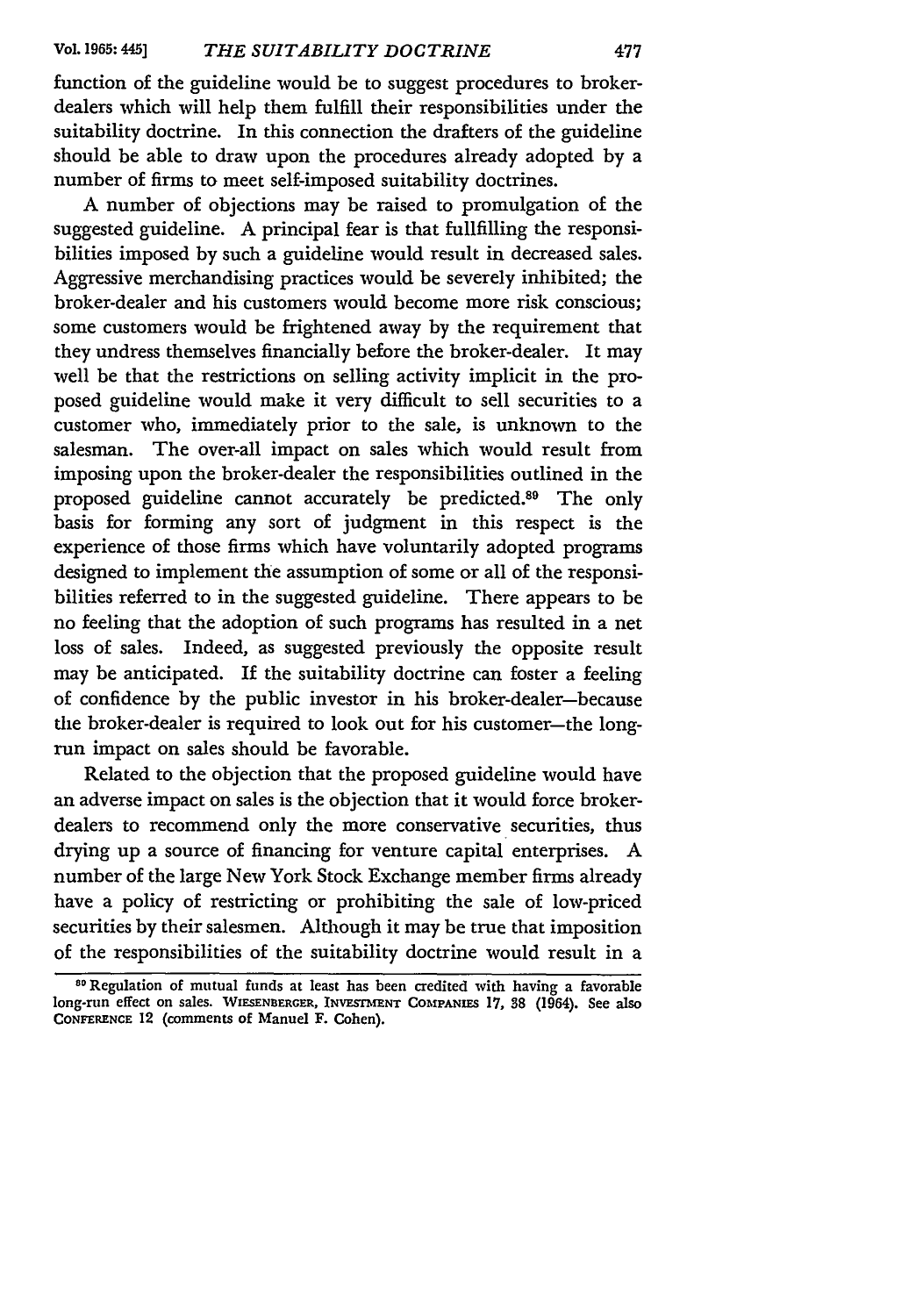#### *DUKE LAW JOURNAL*

decrease in the sale of securities in venture capital enterprises to the investing public, it does not necessarily follow that a shortage in the supply of risk capital would therefore occur. Studies made by the Securities Research Unit of the Wharton School of Finance and Commerce indicate that at present there is no such shortage, $00$  and it is doubtful that to the extent there is a shortage it should be met by investment from the broad range of public investors.

It may also be urged that the larger firms, more easily than the smaller ones, can devise programs which will permit adherence to the responsibilities imposed by the suggested guideline. $91$  Thus, the guideline would contribute to the existing trend toward dominance of the securities industry by large retail firms which can afford a centralized research operation and thorough-going supervisory procedures. The importance of such firms will continue to grow regardless of whether the guideline is promulgated. Although increased regulation probably contributes to the growth of these firms, such growth is primarily attributable to factors rooted in the economics of doing business in the securities industry.92 To the extent that the objection implies that the smaller firms can compete only if they merchandise more obscure, speculative securities and, therefore, are more prone to violating the suitability doctrine, the objection can legitimately be disregarded. The larger the element of risk in a security the smaller the circle of people for whom it is suitable and the greater the disclosure concerning it required. The key is the type of security dealt in, not the size of the firm involved. The primary focus of securities regulation must be upon protection of investors. If they require greater protection when obscure, speculative securities are offered to them, such protection should be afforded

**go SECURITIES RESEARCH UNIT OF** WHARTON **SCHOOL** OF **FINANCE AND** COMMERCE, **STUDY** OF INVESTMENT BANKING **AND THE** *NEW* IssUEs MARKET: **SELECTED HIGHLIGHTS.** This study, which will contain **8** monographs, including one on Price Experience and Return on New Stock Issues, will be published in **1965.** The **NASD** has recently commenced its own study to determine the validity of the fears expressed **by** some of its members that the newly instituted program of publishing inter-dealer quotations and implementation of the other Commission recommendations described on pages 462-63 supra would seriously impair the ability of small enterprises in regions remote from the major capital centers in the United States to raise capital.

<sup>&</sup>lt;sup>91</sup> On the other hand, smaller firms may find it easier to discharge their responsibilities under a suitability doctrine, because often they have a small clientele who are well known **by** the management. The problems which large firms may have in controlling their salesmen are discussed in *Special Study,* pt. **1,** at **268-90.**

**<sup>92</sup> CONFERENCE 17-18** (comment of Charles **E.** Rickershauser, Jr., California Commissioner of Corporations).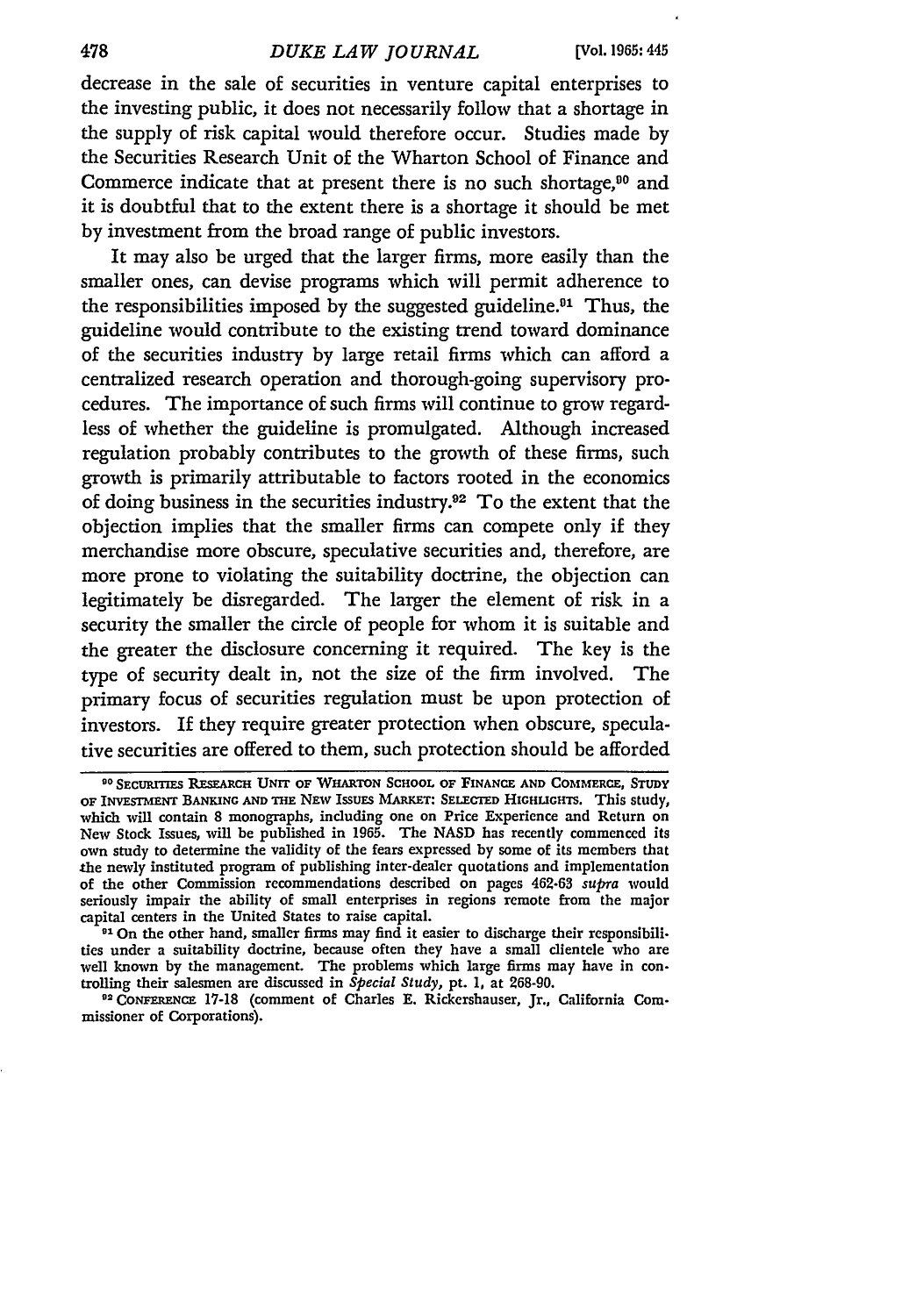479

even if an incidental effect is to make it more difficult for firms selling such securities to do business.

Another objection to promulgation of the proposed guideline may be that the concept of suitability is too vague to be meaningful. Although it is true that broker-dealers may disagree with respect to the particular security which they would recommend to a particular customer at a particular time, it is also true that they can agree that the recommendation of certain securities to that customer at that time would be unsuitable. The standard of review set forth in the guideline specifically recognizes the wide latitude to be given the selling broker-dealer's judgment. The principal thrust of the guideline would not be to provide a vehicle for second-guessing the judgments of broker-dealers. Rather, it would endeavor to create a more professional attitude on the part of the broker-dealer-a primary concern with the welfare of his customer-and to encourage more meaningful communication between him and his customer.

#### **CONCLUSION**

The Special Study, the Amendments Act, and Commission and court decisions defining the standards of conduct to which brokerdealers must adhere all point to the conclusion that the broker-dealer community will be forced to live up to the professional image which it has tried to create.<sup>93</sup> It has traditionally been hoped that the selfregulatory bodies will provide the leadership in creating these standards of professionalism. Although that hope has often been disappointed in the past, it has been reaffirmed in the many recent expressions of faith in "cooperative regulation."<sup>94</sup> Another test of the efficacy of this philosophy seems to be present in the suitability area. Developments in the law generally and in the broker-dealer area particularly suggest a broad consensus that broker-dealers are expected to live up to at least some of the responsibilities inherent in the suitability doctrine. Many of the most influential firms in the securities industry think that it is desirable and feasible for members of the industry to adhere to some degree to such standards, and they have adopted programs designed to assure that their employees will do so. Nevertheless, the **NASD,** the industry representative, has been

<sup>&</sup>lt;sup>03</sup> CONFERENCE 1-2 (comment of Robert H. Mundheim).

<sup>&</sup>lt;sup>04</sup> CONFERENCE 23-34 (comment of Marc A. White); *id.* at 41 (comment of Richard W. Jennings, Coffroth Professor of Law at the University of California, Berkeley).